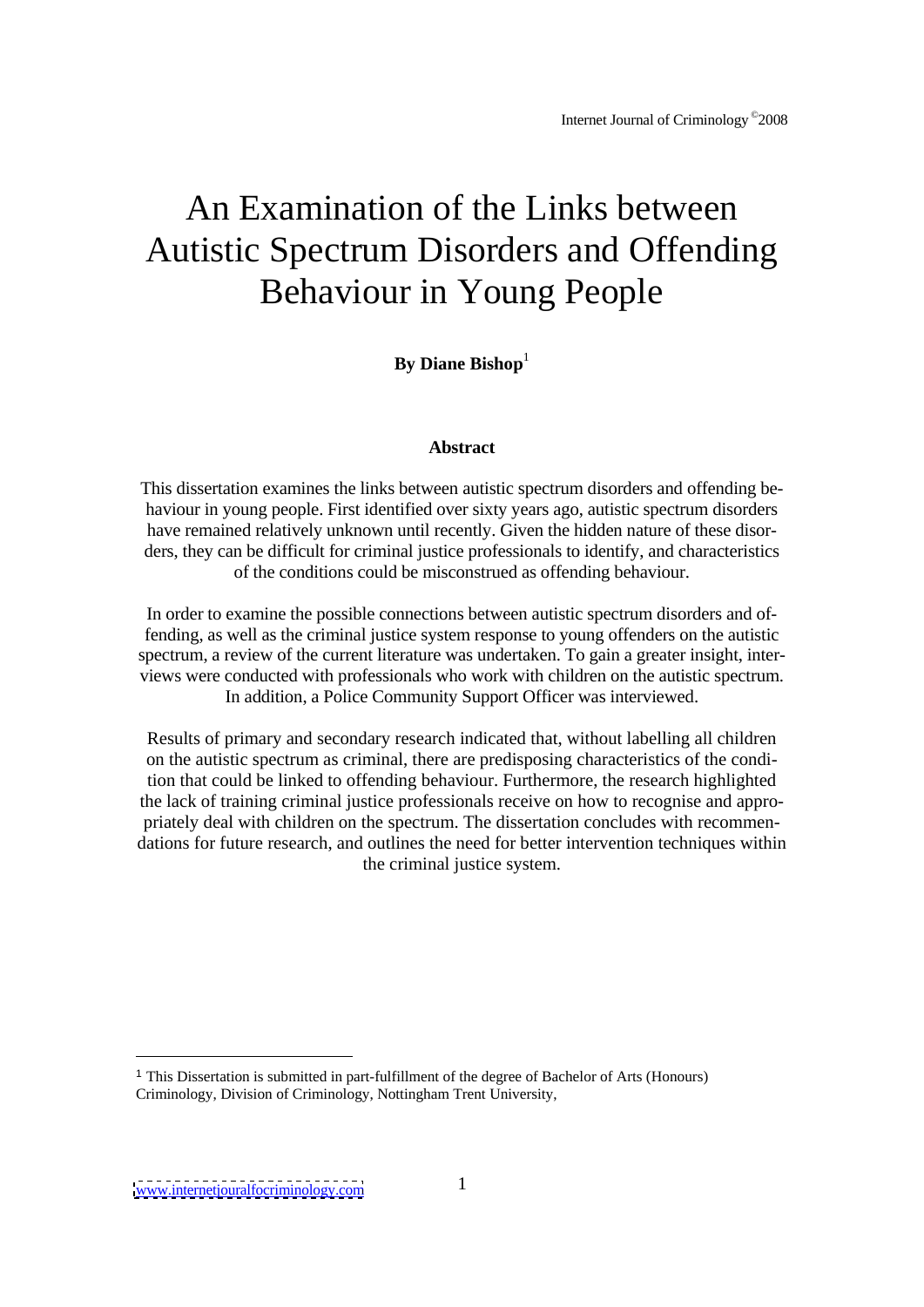Internet Journal of Criminology © 2008

# **A b b r e v i a t i o n s a n d A c r o n y m s**

| ADHD         | <b>Attention-Deficit Hyperactivity Disorder</b>          |
|--------------|----------------------------------------------------------|
| <b>BIBIC</b> | British Institute for Brain Injured Children             |
| <b>CAMHS</b> | Child and Adolescent Mental Health Services              |
| $ICD-10$     | <b>International Classification of Diseases</b>          |
| <b>PCSO</b>  | <b>Police Community Support Officer</b>                  |
| PDD          | Pervasive Developmental Disorder                         |
| PDD-NOS      | Pervasive Developmental Disorder Not Otherwise Specified |
| RCSM         | <b>Residential Child Support Manager</b>                 |
| <b>RCSO</b>  | <b>Residential Child Support Officer</b>                 |
|              |                                                          |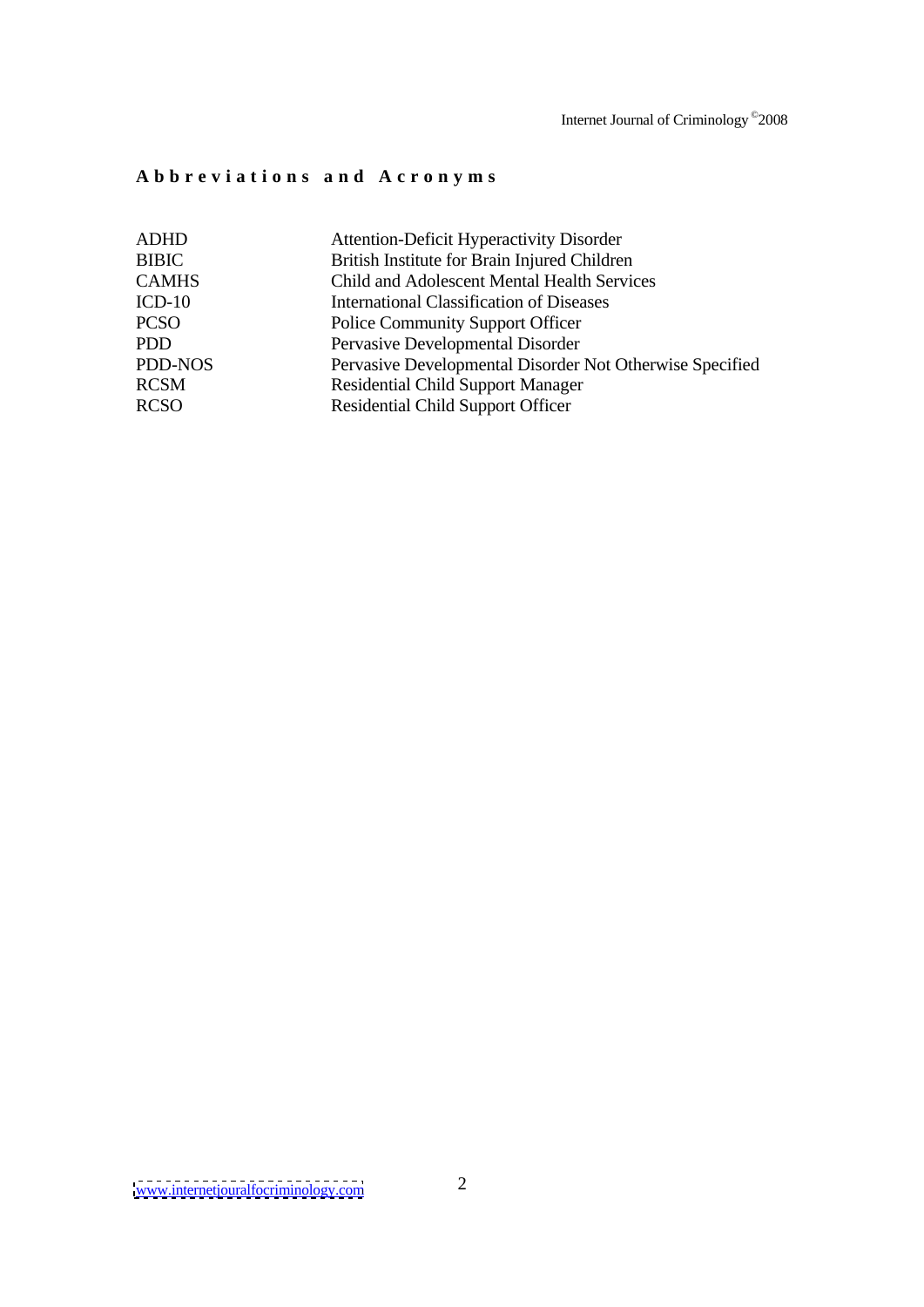### **Introduction**

## CHAPTER 1

Statistics from the Youth Justice Board indicate that around 150,000 children and young people under the age of 18 enter the youth justice system each year (DfES, 2007). The UK also locks up more children and young people than any other country in Europe (Burke, 2005: 52). Facts and figures such as these calls into question why so many young people come into contact with the criminal justice system in the first place. Many researchers have proposed that certain factors increase the risk of a child becoming an offender (Prior and Paris, 2005; Farrington, 2002). These can include family factors (deprivation, history of criminal activity), school factors (low achievement), community factors (disadvantaged neighbourhood), and personal, individual or peer factors (delinquent peer groups) (Com munities that Care, 2001, cited in Stephenson, Giller and Brown, 2007).

Mental health problems can also be a significant risk factor for offending behaviour. Re search evidence is consistent in showing that young people involved in the criminal justice system have elevated rates of mental health problems when compared to other adolescents' (Mental Health Foundation, 2002, cited in Sinclair and Epps, 2005: 134). Several studies have shown that young people in young offender institutes and other secure establishments show very high rates of psychiatric disorders (Maden *et al.,* 1995; Dimond and Misch, 2002; Hagell, 2002). During 2004/2005 it was estimated that 44% of young people who offended had emotional and mental health needs (Healthcare Commission, 2006). Although many studies have concentrated on a range of psychiatric disorders, there has been little attempt to explore the possible relationship between autistic spectrum disorders and offending behaviour. Yet recent public cases have 'led to suggestions that there may be an excess of violent crimes amongst more able people with autism or those diagnosed as having Asperger's syndrome' (Howlin, 2004: 301). Due to the hidden nature of the conditions, criminal justice professionals may not understand the underlying causes of an indi vidual's behaviour. As Barnard, Prior and Potter, (2000: 25) highlight, 'people with autistic disorders are vulnerable in any situation where their condition is not recognised. This could result in inappropriate treatment of individualswith autistic spectrum disorders. In identifying this, it is important that the characteristics of the disorders are defined and ex plored. The contract of the contract of the contract of the contract of the contract of the contract of the contract of the contract of the contract of the contract of the contract of the contract of the contract of the co

## *1.1 Definition of autism and Asperger s Syndrome*

Eugen Bleuler was the first researcher to use the term 'autism' at the beginning of the twentieth century. It originally referred to a particular striking disturbance in schizophrenia (Frith, 2003), and was described as 'a narrowing of relationships to people and the outside world, a narrowing so extreme that it seemed to exclude everything except the person's own self (*ibid*: 5). However, the main drive to define autism began in the 1940s with the pioneering work of Leo Kanner (1943), whose first paper entitled 'Autistic disturbances of affective contact' listed several features of what was termed 'early infantile autism' (Frith, 2003:5-6). These features, as described by Kanner, were autisticaloneness, desire for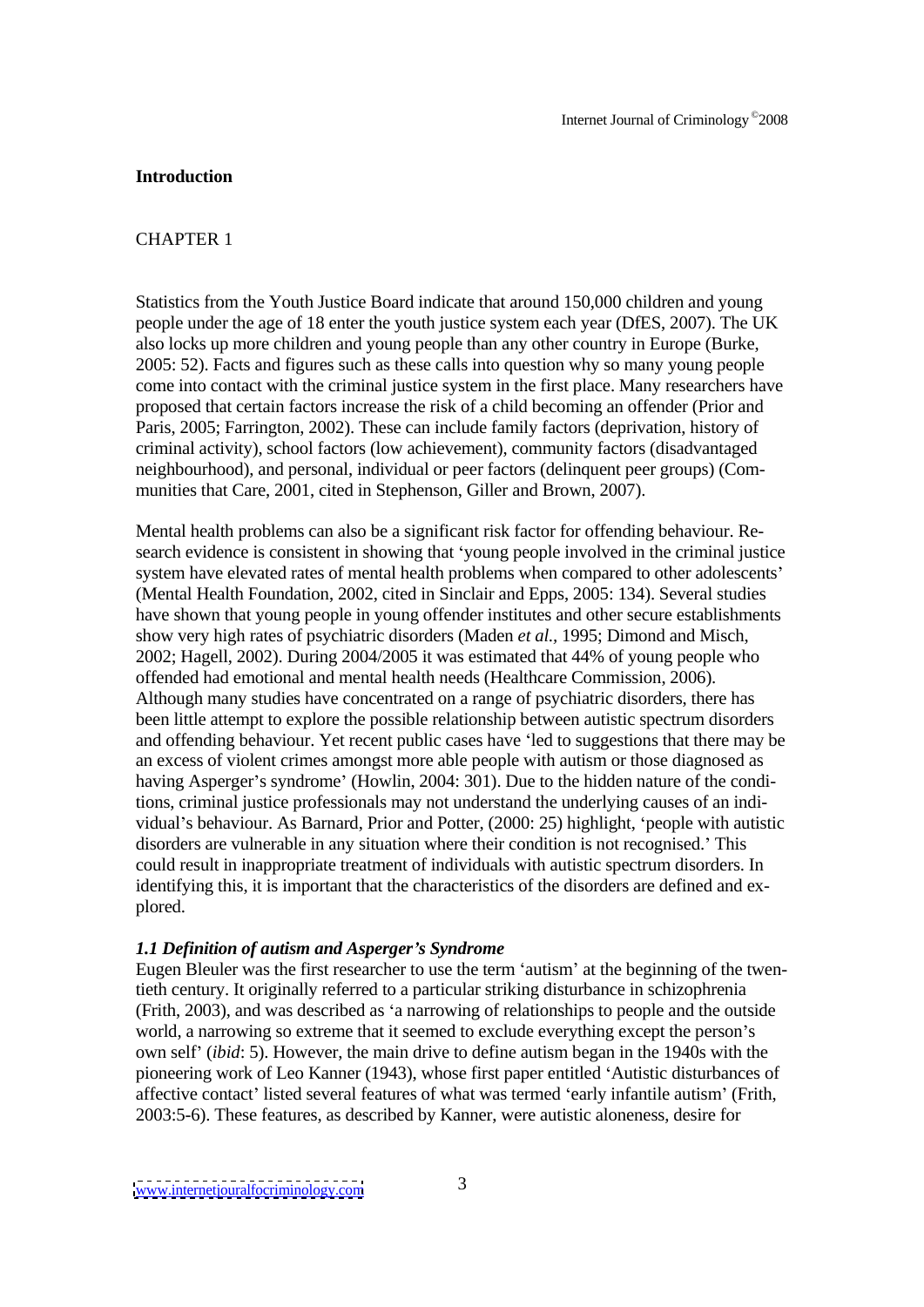sameness, and islets of ability, which are still seen today as important features of classic autism (*ibid*). At the same time, Kanner (1943) distinguished autism from childhood schizophrenia, when he noted that 'people with schizophrenia withdrew from social relationships while children with autism never developed them in the first place (cited in Me sibov, Shea and Adams, 2001: 7).

Coincidentally, in 1944, , a Viennese paediatrician named Hans Asperger coined the term 'autistic psychopathy' to describe what he considered a form of personality disorder, after describing the behaviour of four boys who were quite unusual in their social, linguistic and cognitive abilities (Attwood, 1998). Like Kanner, he stressed the peculiarities of communi cation and the difficulties in social adaptation of children with autism (Frith, 2003), but where Kanner described children with a more severe expression of autism, Asperger de scribed more able children (Attwood, 1998). While autism as described by Kanner gained worldwide recognition, the condition identified by Asperger was virtually unheard of anywhere outside Germany (Rosaler, 2004). It was not until 1981, when Lorna Wing published a paper about research into Asperger's syndrome, that 'the diagnosis was brought to the attention of the English-speaking world (*ibid*: 54). Through a series of epidemiological studies and clinical work, Wing and Gould (1979 cited in Wing: 1998) concluded that chil dren with Kanner's autism and Asperger's syndrome have in common a triad of impairments affecting social interaction, communication and imagination, accompanied by a narrow, rigid, repetitive pattern of activities. Thus, '[t]hey developed the hypothesis of a continuum or spectrum of disorders held together by this triad' (Wing, 1989 cited in *ibid*, 1998: 22). The spectrum runs from clear-cut autism through to subtle variants that shade into traits found within the normal (neurotypical) population. Evidently, it is now believed that 'autistic traits are widely distributed in the normal population and many "normal people" show isolated autistic traits' (Thambirajah, 2007: 133).

## *1.2 Diagnosis of autistic spectrum disorders*

Autism and Asperger's Syndrome are two of the five pervasive developmental disorders (PDDs) which, today, are more often referred to as autistic spectrum disorders. They have a neurological basis in the brain, and genetic causes play a major role. However, precise causes are still not known' (Hill and Frith, 2004: 1). Thus, autism and Asperger's syndrome are 'defined using behavioural criteria, because so far, no specific biological markers are known (*ibid: 2*). This fact, combined with the non-specific and variable nature of the autistic spectrum, results in difficulties in diagnosis. As Scothorne(1998, cited in the National Autistic Society, 2008b) notes, 'it is easier to describe a pain in the leg than a feeling that something is not quite right.'

There are two main diagnostic systems in which autistic spectrum disorders are currently classified: the 10<sup>th</sup> revision of the International Classification of Diseases (ICD-10), which was created by the World Health Organization (2003); and the Diagnostic and Statistical Manual of Mental Disorders (DSM-IV-TR), which was established by the American Psy chiatric Association (APA) (2000). The criteria for autistic disorder in the DSM-IV-TR (APA, 2000) specify that an individual must have qualitatively impaired social interaction and communication, as well as limited, repetitive and stereotyped behaviours. Within each of these categories, the individual must exhibit a certain number of characteristics in order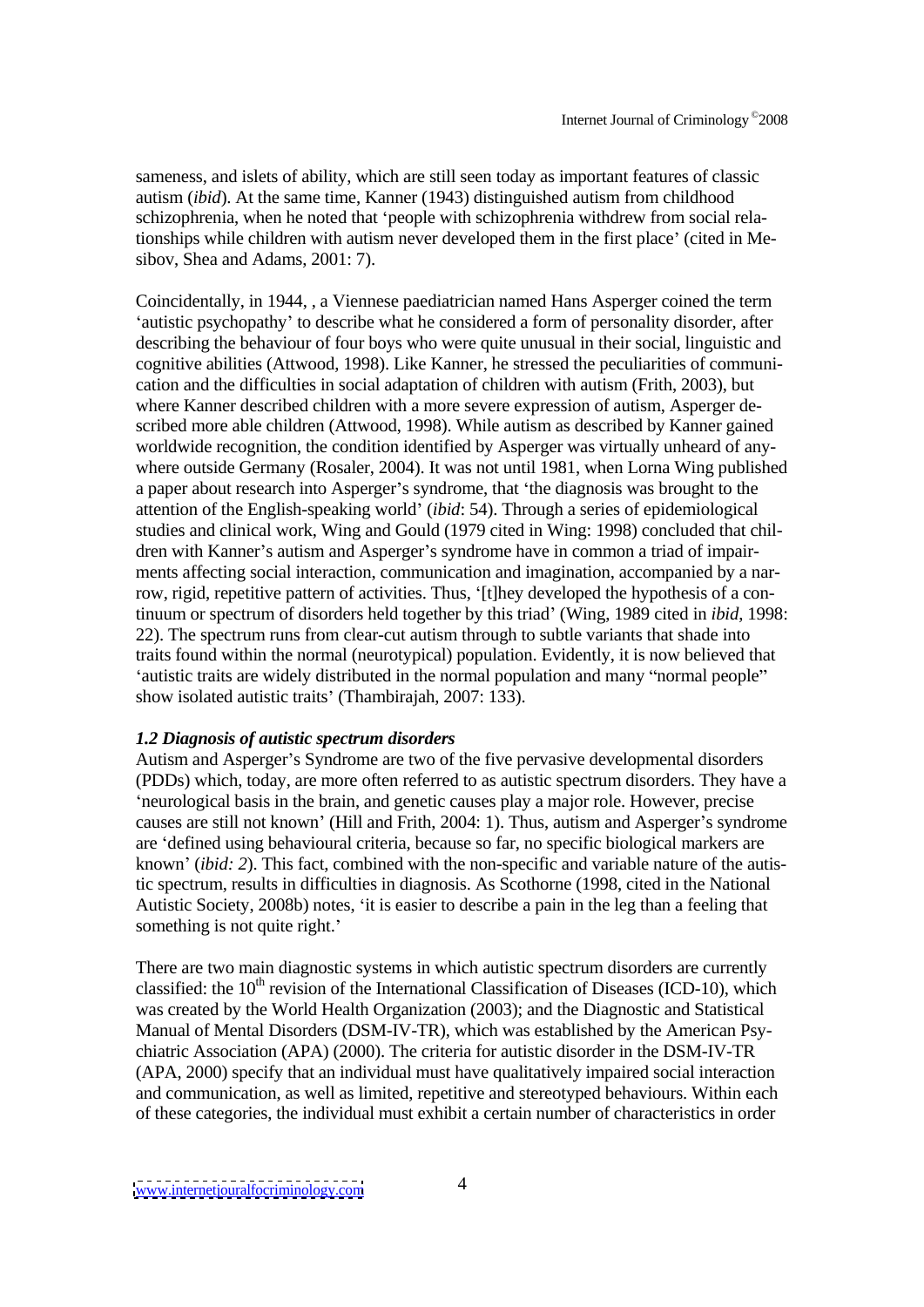to meet the criteria. In addition, they must manifest the delays or abnormal functioning in at least one area (i.e., social interaction, language used for social communication, and sym bolic or imaginative play) by the age of 3 years (APA, 2000, cited in Clark, Jenson and Miller, 2005). The diagnostic criteria for Asperger's syndrome are similar to those for autistic disorder in that they require qualitative impairment in social interactions, and re stricted, repetitive, and stereotyped behaviours. However, the DSM-IV-TR specifies that Asperger's syndrome does not involve a significant delay in language or cognitive development, thus distinguishing it from more 'classic' autism (Smith-Myles, 2003). With few substantive differences (Nadesan, 2005), the diagnostic criteria stipulated in the ICD-10 basically mirror the criteria of the DSM-IV-TR.

## *1.3 Structure of the dissertation*

With the use of current literature and by conducting interviews with professionals who work with children with autistic spectrum disorders, this dissertation will produce an objective view of the links between the disorder and offending behaviour. Although it has been acknowledged that there are five pervasive developmental disorders: autism, Asperger's syndrome, Rett's disorder, Childhood disintegrative disorder, and Pervasive developmental disorder not otherwise specified (PDD-NOS) (Kusch and Petermann, 1997), this dissertation will only focus on autism and Asperger's syndrome.

Chapter two will examine current literature regarding autistic spectrum disorders and offending behaviour. In doing so, it will focus on three main areas: the characteristics of autistic spectrum disorders and how they could be linked to offending behaviour; the prevalence of offending among young people with autistic spectrum disorders; and the criminal justice system's response to offenders with the disorder.

Chapter three will provide a description of the methods that were used when conducting both primary and secondary data. The advantages and disadvantages of interviewing and library-based research will be considered, along with an explanation of how the research is ensured to be ethically sound.

Chapter four will discuss the results obtained from the interviews with a Residential Child Support Officer (RCSO), a Residential Child Support Manager (RCSM) and a Police Community Support Officer (PCSO). Again, this chapter will focus on two of the main ar eas examined in chapter two: characteristics of autistic spectrum disorders that could be linked to offending and the criminal justice system response.

Finally, chapter five will draw together the strands of the previous four chapters, and will conclude with some brief recommendations for future research and practice.

### *1.4 Aims and Objectives*

- To define autism and Asperger's syndrome in relation to the particular impairments that could be linked to criminality.
- To explore the extent of the disorders among young offenders. With particular attention to the fact that autism and Asperger's syndrome were only discovered relatively recently, this dissertation will examine what the disorders entail and the range of behaviours that they encompass.
- To examine the criminal justice system's response to young offenders on the autis- $\bullet$ tic spectrum, paying particular attention to the nature of interventions.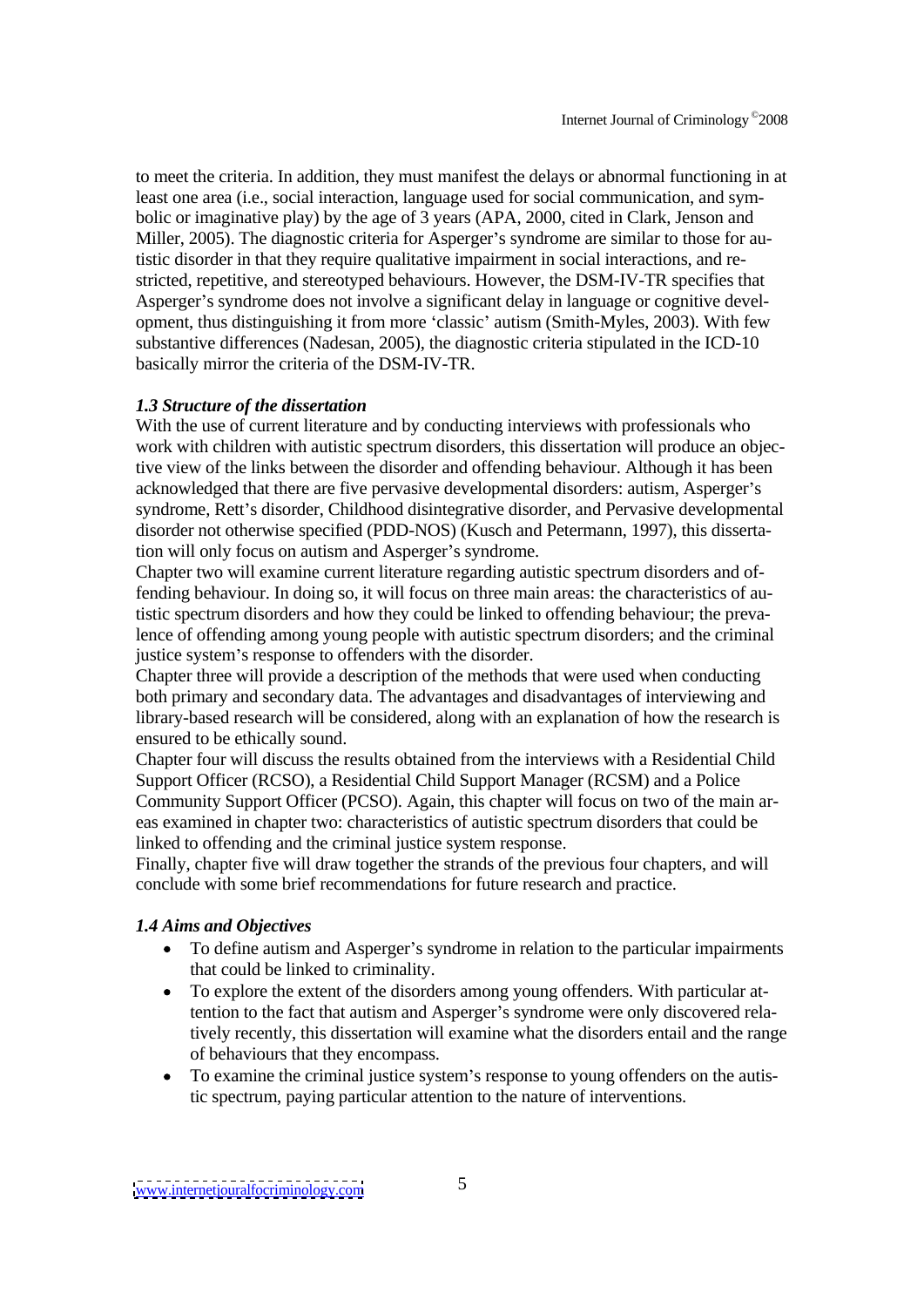## **Literature Review**

## CHAPTER 2

The aim of this chapter is to examine current literature regarding autistic spectrum disor ders and their links with offending behaviour. The chapter will be broken down into sub sections, and will discuss the characteristics of autistic spectrum disorders and how they could be linked to offending behaviour, the prevalence of offending by such individuals, and finally the criminal justice system's response to offenders with autistic spectrum disorders.

2.1 Characteristics of autistic spectrum disorders that could be linked to criminality Prior and Paris (2005) have highlighted that the risk of becoming an offender is statistically more probable if a child experiences certain factors. Many authors have outlined these risk factors, which include: peer rejection, low popularity, social isolation (Farrington, 2005), poor social functioning and impulsivity (Pakes and Winstone, 2007). When considering that these factors pose a risk to non-autistic individuals, it is important to highlight the risk to children with autistic spectrum disorders. Acknowledging this, Ghaziuddin, (2005) has pointed out that, factors such as poor parental control, a chaotic environment, and a family history of mental health and criminality could predispose persons with autism and Asper ger's syndrome to violence. Holland (1997: 270) also remarks that, '[those] people who fall within the autistic spectrum... have very particular difficulties which markedly impair their understanding of the social world, and they may be more proneto problem behaviour and therefore to offending.'

Whilst there is reluctance to link any disorder with criminality, there are a number of characteristic features of Asperger's syndrome [and autism] that predispose individuals to criminal offending (Berney, 2004). Firstly, some individuals have narrow obsessional interests. As the National Autistic Society (2005: 10) notes, 'people with autism are often so single-minded about their interest that they are unaware of the effect that their actions have on others, or that it could lead to putting themselvesin danger. An example of this has been highlighted by Wing (1986) who identified an autistic individual who caused explo sions and fires because of an obsessional interest in chemical reactions (cited in Howlin, 2004). Howlin (1997) also described an autistic individual who was fascinated by washing machines from a young age. In adolescence, he would enter any house where he could hear a washing machine, and was unable to appreciate the alarm this caused the occupant. Children with autistic spectrum disorders have problems with the interpretation of rules, particularly social ones, and as a result of this they may find themselves unwittingly em broiled in offences such as date rape (Berney, 2004: 7). Their limited emotional knowledge can lead to a childish approach to adult situations and relationships, resulting, for example, in the mistaking of social attraction or friendship for love (*ibid*). Put together, an individ ual's obsessional interests and misinterpretation of social rules could also lead to obsessive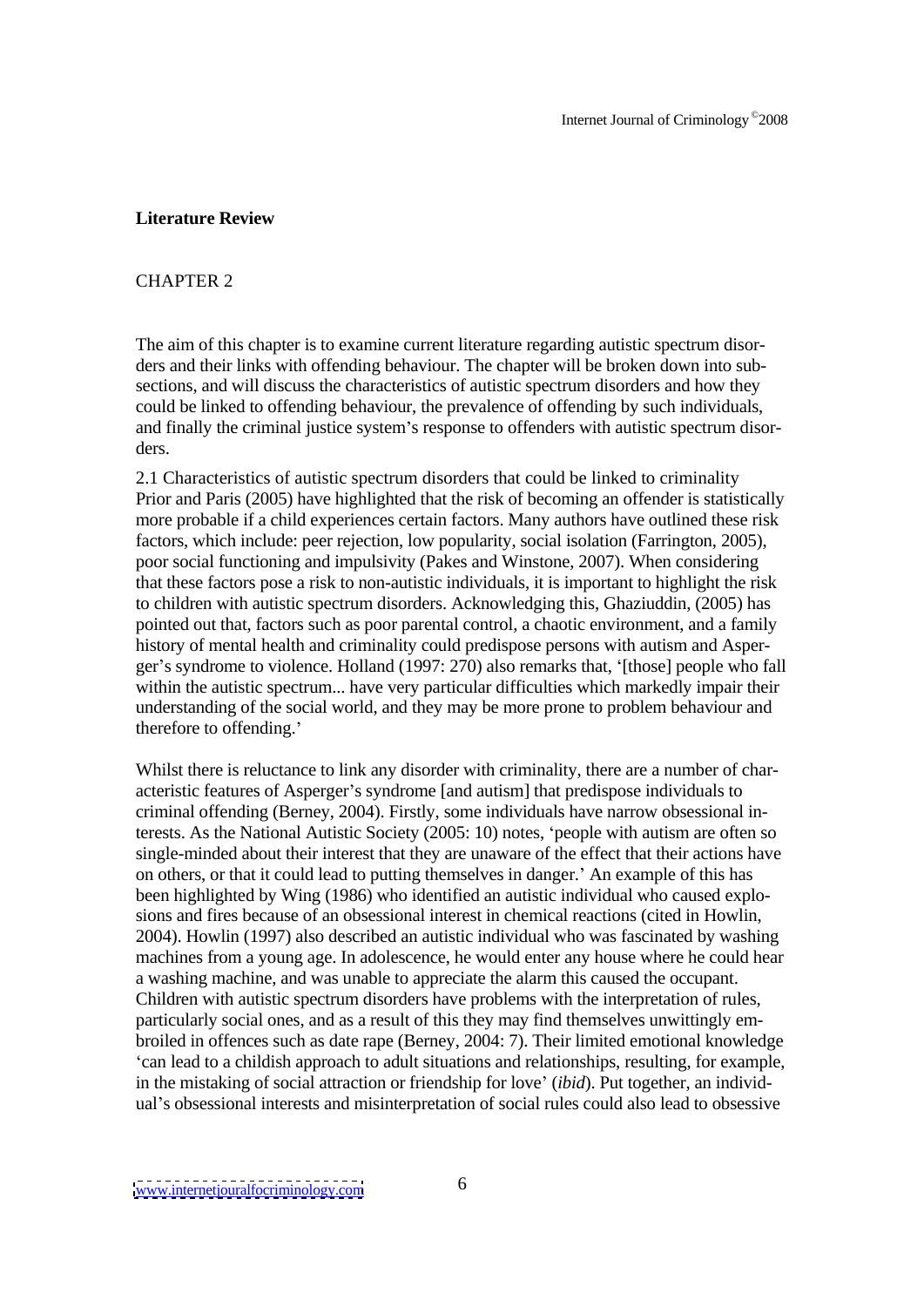harassment (stalking). In a study on stalking among adolescents and adults with autistic spectrum disorders, Stokes, Newton and Kaur (2007: 1971) found that individuals 'tend to display a higher than expected level of inappropriate and intrusive behaviours, consistent with stalking, across all types of targets of interest. Their study also supports the suggestion by Stokes and Newton (2004) that 'those with autistic spectrum disorder may have an unrecognised preponderance towards intrusive and stalking behaviours' (cited in *ibid: 1979*).

This misinterpretation of social rules could also be linked to social naïvety. Often coupled with the desire to be accepted, children with autism can be very 'easy prey' (Howlin, 2004), and as the National Autistic Society (2006) has noted, this 'has led some people with autistic spectrum disorders to be befriended by, and become unwitting accomplices of, criminals. People with autistic spectrum disorders often do not understand the motives of other people.' Debbaudt (2003) provided an example of this unintentional criminal involvement when he described a young man with Asperger's syndrome with few social opportunities but excellent computer skills. He was recruited by so-called friends to design and print counterfeit US currency. When the counterfeiters were caught, it was an Assistant United States Attorney (AUSA) who read about the young man's condition in a presentencing report. After learning more about Asperger's syndrome and recognising that the young man had possibly been duped through false friendship, the AUSA recommended no custody and probation.

From a different viewpoint, this social naïvety could increase the risk of an individual with autism or Asperger's syndrome being a victim of crime (National Autistic Society, 2006). As Debbaudt (2003 cited in Willey, 2003: 162) notes, the criminally bent individual be comes skilled at finding the perfect victim among those who appear timid,... who have no eye contact or unusually long eye contact, or whose appearance or behaviour is different from the crowd. Through their criminal experiences, they have learnt that people who dis play these characteristics are easy targets. Furthermore, the individual with autism or As perger s syndrome may not report the crime to the police, or they may lack credibility as a victim when they do (*ibid*). In keeping with this viewpoint, individuals with autistic spectrum disorders may be wrongly accused of committing an offence, and could be seen as an easy target to blame. When being interviewed by the police, the individual may mistake friendliness or politeness as a sign of friendship, and may confess to an offence they did not commit to make their new friend happy (Debbaudt, 2002 cited in Hall *et al.* 2007). Alongside the characteristics mentioned above, children on the autistic spectrum like routine and are resistant to change. If unexpected change occurs, 'it can be so distressing to a person with autism that they may react with an aggressive outburst' (National Autistic Society, 2005: 9). This was evident, along with other characteristics mentioned, in Baron- Cohen's (1988) study, which assessed the violence in a young man with Asperger's syndrome. As the author comments, the man 'had a history of difficulties in adapting to change, an inability to fit in any particular group and an obsession with his jaw... his father reported that he would hit others when he felt frustrated with anything or "paranoid" about his jaw' (cited in Ghaziuddin, 2005: 219).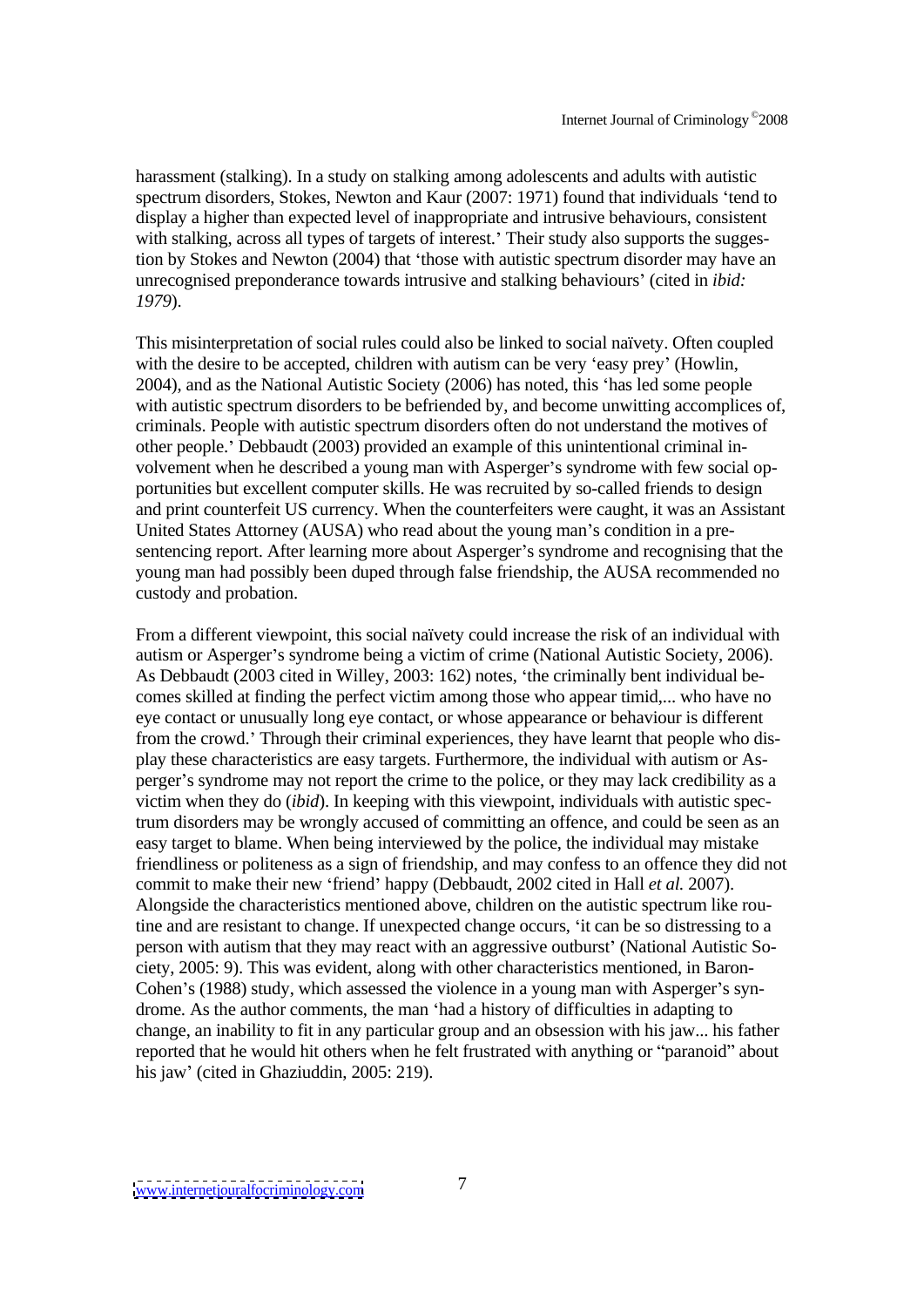It was Asperger (1944) himself who first suggested a possible association between the con dition he described as 'autistic psychopathy' and violence. All four of the children he described had a history of problems such as physical aggression, fascination with blood, graphic description of violent fantasies, or obsession with poisons (cited in Ghaziuddin, 2005). Several other studies have documented examples of violence in people with autistic spectrum disorders. Baron-Cohen (1988) described a 21-year-old man with Asperger's syndrome who was frequently violent towards his 71-year-old girlfriend. The researcher believed that 'underlying this patient's violence is an inability to appreciate the mental states of his victims (*ibid*). Mawson, Grounds and Tantam (1985) described a 44-year-old male with Asperger's syndrome whose violent acts included stabbing a girl in the wrist with a screwdriver because he did not like her (cited in Ghaziuddin, 2005).

Howlin  $(2004: 301)$  believes that, 'although there is little evidence of any significant association between autism and criminal offending, occasional and sometimes lurid publicity has led to suggestions that there may be an excess of violent crime amongst more able peo ple with autism or those diagnosed as having Asperger's syndrome.' This is evident in the case of a 13-year-old autistic boy who killed his baby brother by cutting off his left hand and stabbing him 17 times (BBC News Online, 2001). When asked by the police why he did it, he replied, 'I wanted to be with my mum' (*ibid*). Another case reported by Kelly  $(2006)$  also highlights violent behaviour in an individual with Asperger's syndrome. A 21year-old male stabbed to death his 57-year-old boss because he thought she was to blame for getting him sacked. Despite the gravity of this offence, it was reported that 'even now [he] believes he acted appropriately' *(ibid)*.

Ghaziuddin (2005: 226) has argued that the offending behaviour of people with autistic spectrum disorders often index the occurrence of another form of psychiatric disorder, commonly depression and psychotic behaviours. Therefore, it is important to rule out co-morbidity, as other disorders may independently raise the risk of offending. For example, Tantam (1988) highlighted 'the high prevalence of additional psychiatric disorders in a group of adults with Asperger's syndrome and violent behaviour' (cited in *ibid*). Palermo (2004) conducted a study on three patients with Pervasive Developmental Disorders whose admission to hospital was precipitated by criminal behaviour. He also found that the delin quent behaviour described resulted from co-morbid psychopathy and not as a direct conse quence of a developmental disorder. Arguably then, 'it is unclear to what extent people with autism spectrum disorders should be singled out as being particularly vulnerable to offending behaviour' (Ghaziuddin, 2005: 231).

2.2 Prevalence of offending among people with autistic spectrum disorders Many studies have been conducted in an attempt to estimate the prevalence of offending among people with autistic spectrum disorders. Difficulty arises due to the concept of the autistic spectrum, wherein the disorders are seen as varying along a continuum of severity. Therefore, the estimates can vary considerably. As Palermo  $(2004: 40)$  points out. 'although corresponding to a clinical reality, [this spectrum] broadens the inclusion criteria in most studies... decreasing the specificity of a given diagnosis and consequently of any as sociation with a given diagnostic entity.'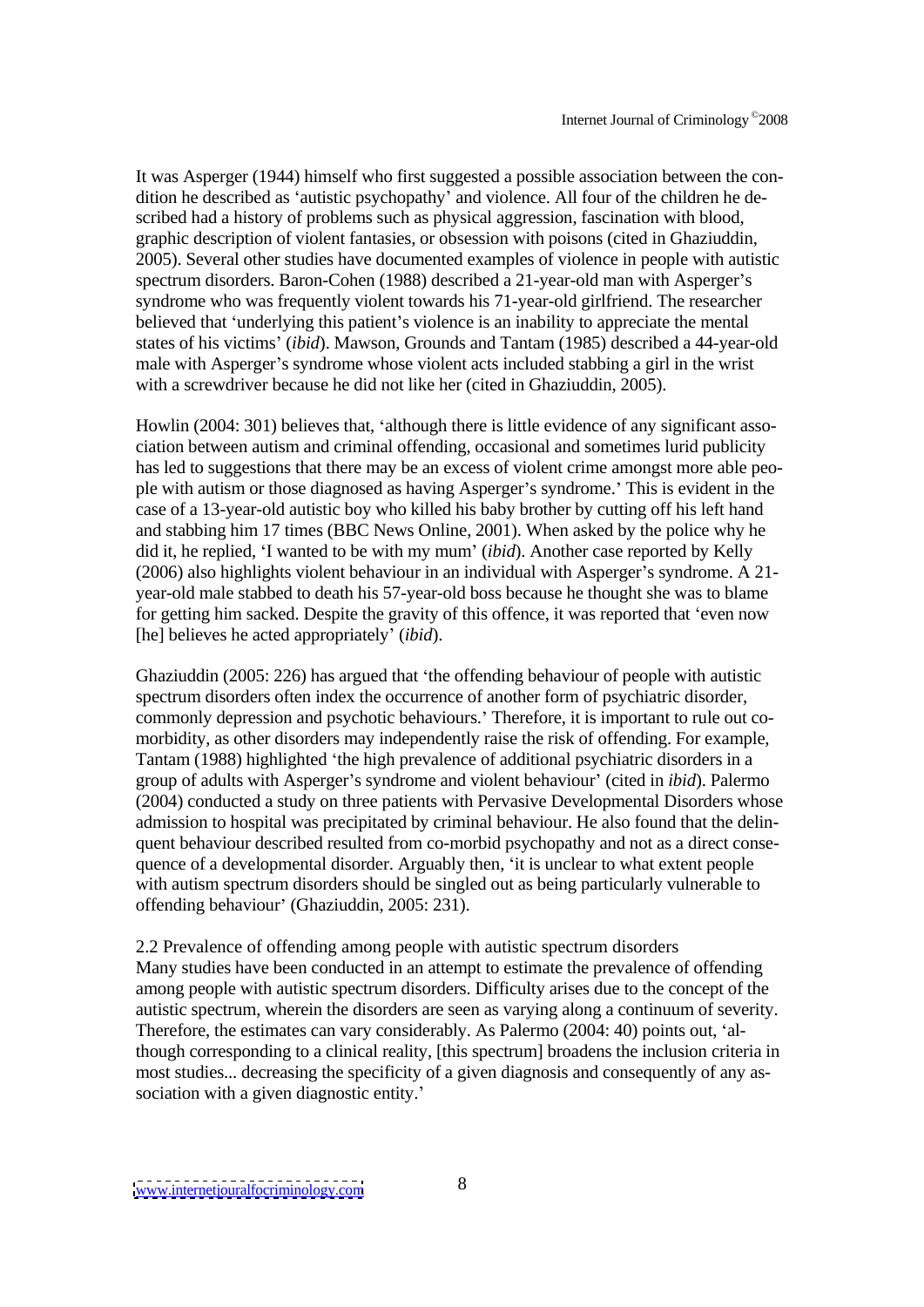In a recent study carried out by the British Institute for Brain Injured Children (BIBIC), it was found that 'nearly 37% of youngsters in the sample of youth offending teams questioned were found to have conditions such as autism, attention-deficit hyperactivity disor der (ADHD) or a low learning age' (BIBIC, 2007). This research highlights the number of children with autistic spectrum disorders that are being put on a path that sends them to wards the criminal justice system and possibly into custody. Hagell (2002) has found that, for young people in custody in the UK and the USA, the prevalence of mental health problems ranged from 46% to 81%. Subsequently, 'a conservative estimate based on these figures would suggest that the rates of mental health problems are at least three times as high for those within the criminal justice system as within the general population, if not higher (*ibid*: 14).

In a survey by Tantam (1988) of long-term users of mental health services who were re garded as socially isolated and eccentric (77% having Asperger's syndrome), 44% of the sample had committed isolated offences and 23% had committed actual criminal offences, primarily involving violence against other people (cited in Hare *et al*., 1999). Supporting this, Mawson *et al*. (1985 cited in Murrie *et al*., 2002: 61) speculated that the association between Asperger's syndrome and violent behaviour is more common than has been recognised and that more such individuals are to be found in long-term care institutions. To test this hypothesis, Ghaziuddin, Tsai and Ghaziuddin (1991) reviewed all papers on As perger's syndrome published between 1944 and 1991. They found that out of a total sample of 132 patients, only 3 (2.27%) had a clear history of violent behaviour. By comparing this figure with the base rate of violent individuals in the general population, they concluded that no true association existed between the two. However, Scragg and Shar (1994: 679) argued that 'this conclusion may be inaccurate because of a failure to detect AS [Asper-ger's syndrome] in prisons and secure settings.' In view of this, they conducted a study to investigate the prevalence of Asperger's syndrome in the entire male population in the maximum security hospital Broadmoor (*ibid*). Results from this showed a prevalence rate of 1.5% which, based on Ehlers and Gillberg's (1993) conservative figure of  $0.55\%$ , is much higher than that found in the general population. Nevertheless, Hare *et al.* (1999:6) suggest that 'given the manifest differences between the general population and that of a special hospital, it is not clear that this is a valid comparison to make.

### 2.3 Criminal justice response to autistic spectrum disorders

The National Autistic Society (2006) has pointed out that young people with Asperger's syndrome are seven times more likely to come into contact with the criminal justice system than their peers (cited in Ghose, 2006). However, given the 'hidden' nature of the autistic spectrum disorders, especially for those at the high-functioning end of the spectrum, legal professionals may not understand the underlying causes of their behaviour and the possible constraints on reform. In a study conducted by the National Autistic Society (2005), it was found that 'over 90% of police and solicitors have no training to help them understand autism' (cited in Adams-Spink, 2005). An individual example of this was highlighted by Langdon-Down (2005), who reported on a case involving a young female with Asperger's syndrome who had been arrested more than 150 times over a 3-year period. The vast majority of her arrests arose out of a fundamental misunderstanding about her condition that went back to the first time she was arrested.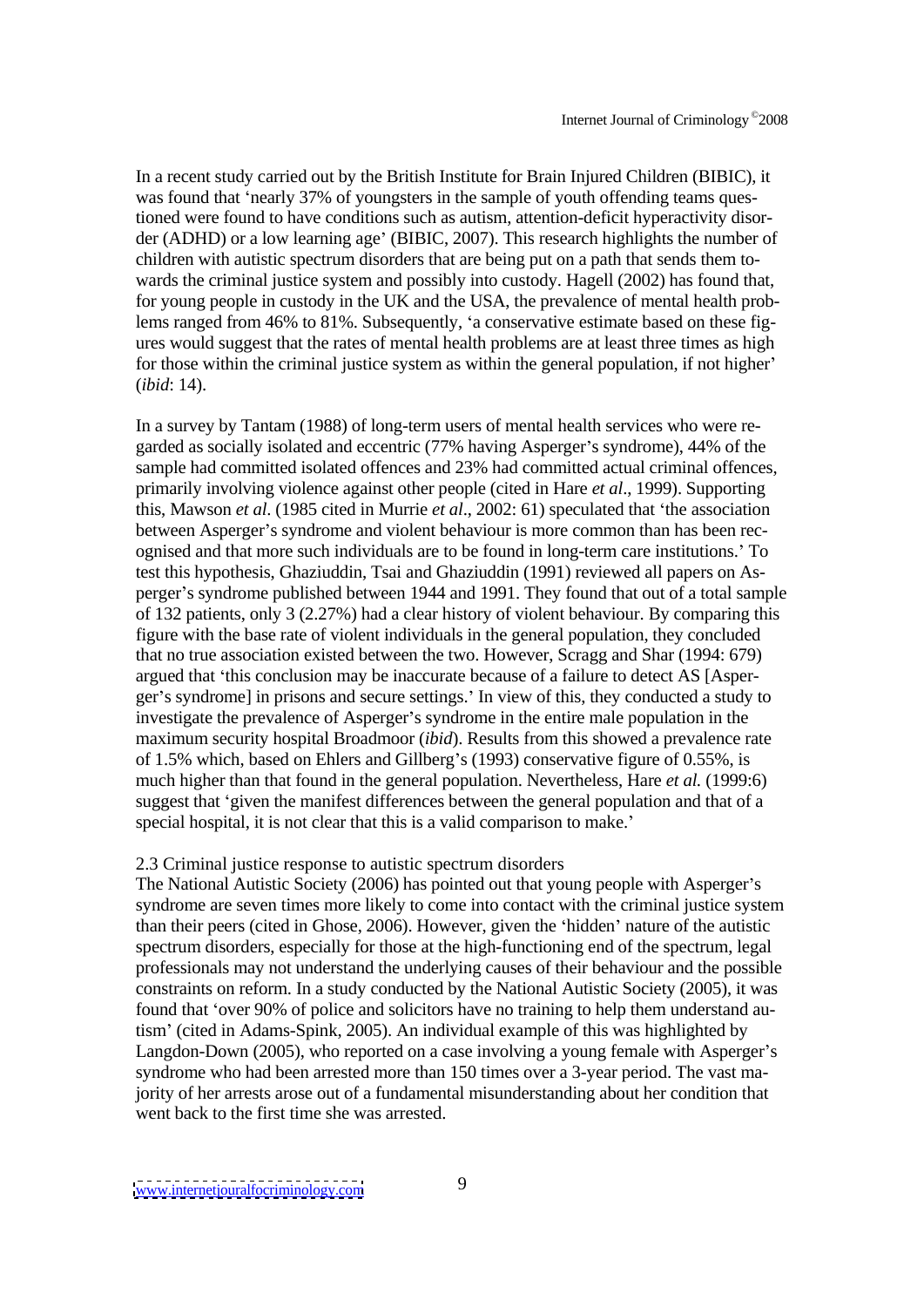In the USA it has been recognised, that there is 'a growing interest in the global autism community to bring public awareness of autism and the people it affects to law enforcement professionals' (Debbaudt, 1999). Many articles, training guides and videos have been produced to help law enforcement professionals recognise and respond appropriately to in dividuals with autistic spectrum disorders. Books have been published targeting emergency responders, retailers and parents (Davis and Schunick, 2002) and specifically law enforce ment professionals (Debbaudt, 2002). In the UK there is a need for more training for crimi nal justice professionals. A study conducted by the Welsh Assembly Government (2006) found that there was a strong positive response for more training. They also found that some youth justice professionals felt they had probably dealt with an autistic person in the course of their work but had not recognised the person's specific problem. In line with this, Autism Alert Cards are available from the National Autistic Society. The card comprises a wallet containing a leaflet of key facts about autism, and a credit-card style insert listing emergency contact details' (National Autistic Society 2008a). This would prove extremely beneficial if an individual was to be stopped by the police, as rec ognition would be instant. At present, these cards are only voluntary and are only being piloted in certain areas. Furthermore, the cards would only be of benefit to those who have already been diagnosed with an autistic spectrum disorder.

The legal status of young people with autistic spectrum disorders must also be questioned. As Hare *et al.* (1999: 19) pointed out, 'because they may score in the borderline, average or high range on standardised intelligence tests their impairments of social interaction, com munication and understanding the consequences of their actions are, in many cases, overlooked.' Considering that offences require *mens rea* (a 'guilty mind') it can be argued that the *actions* of such individuals are given precedence over their apparent *neurodevelopmental disorder* and thus, they are being treated as rationally calculating human beings. This was evident in the case of an 18-year-old, with Asperger's syndrome, who murdered a 10year-old girl. It was revealed that 'the judge asked jurors not to read up on the condition, wanting them to concentrate on the evidence presented in court' (Nottingham Evening) Post, 16 November 2004). Although the jurors have a legal obligation only to concentrate of the evidence given to them in court, this still highlights the improper treatment by the professionals involved in the case.

Leading on from this, early intervention techniques must be assessed. In the case highlighted above, it was found out that the offender had come into contact with the criminal justice system 2 years previously after abducting a 16-year-old at gunpoint but the charges were later dropped. The Leicester Mercury (18 January 2007) reporting on this incident remarked that if the youth 'had been prosecuted for the kidnapping, he would undoubtedly have been the subject of a psychiatric report, which would have been of "considerable" benefit" at the time and might have prevented Rosie May's death.' Evidently, 'early diagnosis and appropriate care and education in childhood and help and support in adult life, would [prevent] the psychological confusion and distress that [leads] to crime being com mitted' (Hare *et al.* 1999: 20). But as Cooper (1997: 106) has pointed out, 'detection of autism is too often delayed. This is not surprising as routine developmental checks only screen motor, intellectual and perceptual development, all of which may seem normal in autism.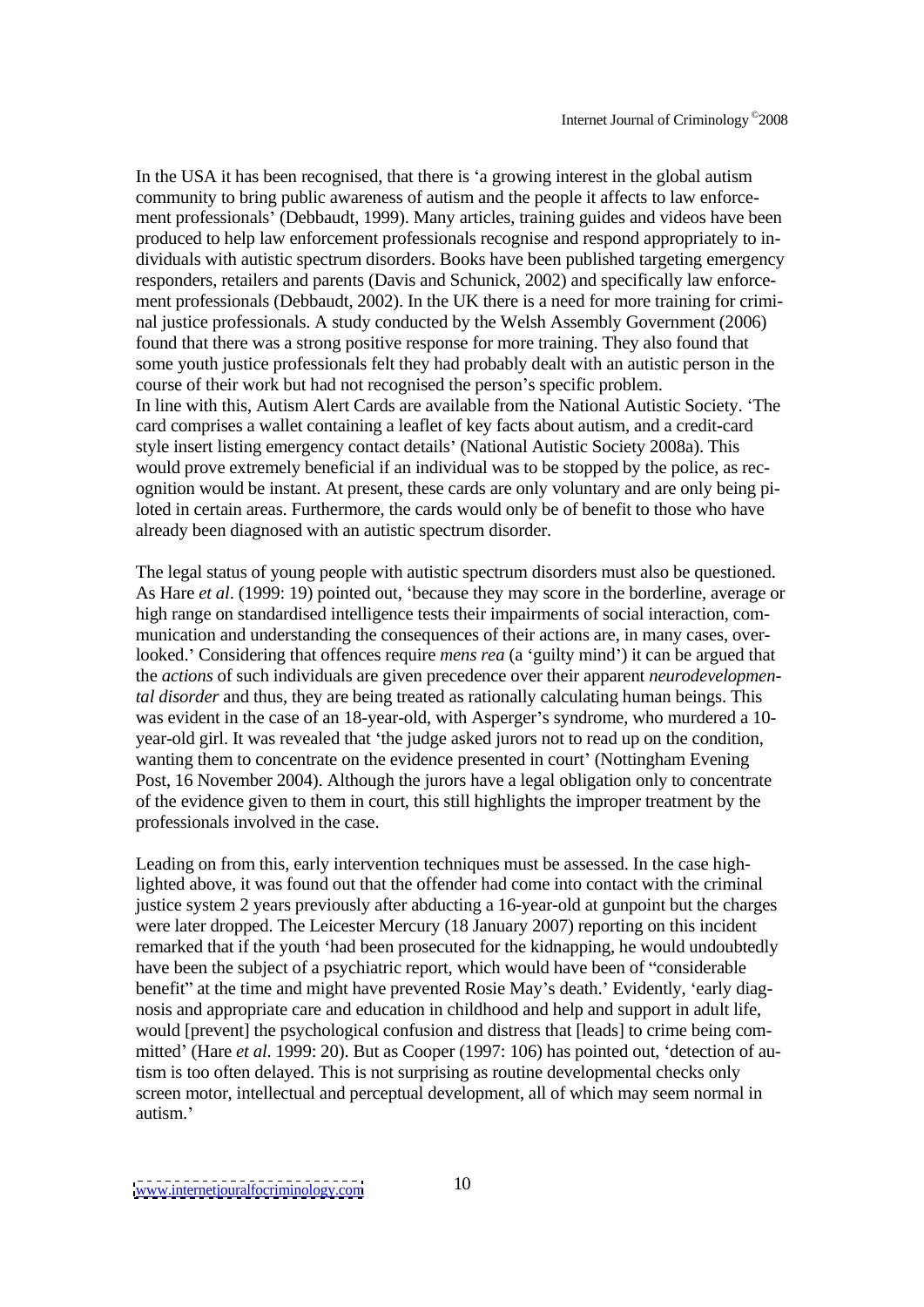When attempting to explore the literature regarding the assessment of young people with autistic spectrum disorders, it is evident that no such literature relates *specifically* to the disorders. Consequently, the Youth Justice Board's core document relating to general mental health is *Key Elements of Ef ective Practice Mental Health* (2003), which states that 'assessment and intervention will require a multi-agency approach, involving mental health specialists outside the criminal justice system' (Youth Justice Board, 2003: 8). This multi-agency approach can be conceptualised as the delivery of Child and Adolescent Mental Health Services (CAMHS) that aim to 'promote the mental health and psychological wellbeing of children and young people, and provide high quality, multidisciplinary mental health services to all children and young people with mental health problems and disorders' (Every Child Matters, 2007). CAMHS delivers services in line with a four-tier strategic framework, with each tier characterised by increasingly specialised service provi sion (McDougall, 2006). However, there have been criticisms that CAMHS are 'patchy and variable' (Harrington and Bailey, 2005: 5) as 'there are currently insufficient specialist CAMHS to meet the level of mental health needs among children and young people in England and Wales' (Stephenson, Giller and Brown, 2007).

The main form of assessment used by youth offending teams at present is the ASSET form, a mental health screening tool which provides the starting point for conducting safe and accurate mental health assessments (Youth Justice Board, 2003). It is used on all young offenders who come into contact with the criminal justice system and 'aims to look at the young person's offence or offences and identify a multitude of factors or circumstances – ranging from lack of educational attainment to mental health problems' *(ibid)*. It does not, however, mention autistic spectrum disorders and has been summarised as a 'tick box' approach, with a heavy emphasis on the negative indicators of risk of offending (Smith, 2007). The *Joint Inspection of Youth Of ending Teams Annual Report 2005/06* also found that even where ASSET indentified a mental health need associated with offending behaviour, 'a quarter of these children and young people were still not referred on for specialist assessment and/or treatment' (HM Inspectorate of Probation, 2006, cited in Stephenson, Giller and Brown, 2007: 106). With reference to individuals with autistic spectrum disor ders who become involved in legal processes, The Royal College of Psychiatrists (2006) recommends that there should be routine access to psychiatric services. These services should: distinguish autistic spectrum disorder from other psychiatric disorders; recognise the potential impact of these disorders on responsibility and mental capacity, and encourage awareness of, and provision for, people with autistic spectrum disorders in court processes and in subsequent care.

Lack of awareness and improper treatment could also affect individuals with autistic spectrum disorders who are in custody. Due to their need for routine and structure, a period in custody may have the opposite effect to punishment, and may even be seen as a relief. As the National Autistic Society (2007) has noted, the 'routine and familiarity of secure establishments are reassuring for some people with autism. The Royal College of Psychiatrists  $(2006: 24)$  also supports this by highlighting that 'some individuals with autistic spectrum disorders are not distressed by the structure of prison life and may even be reluctant to return to a less predictable life in the community. This could therefore cause problems on release as their routine will be disrupted. Particular support and attention would be needed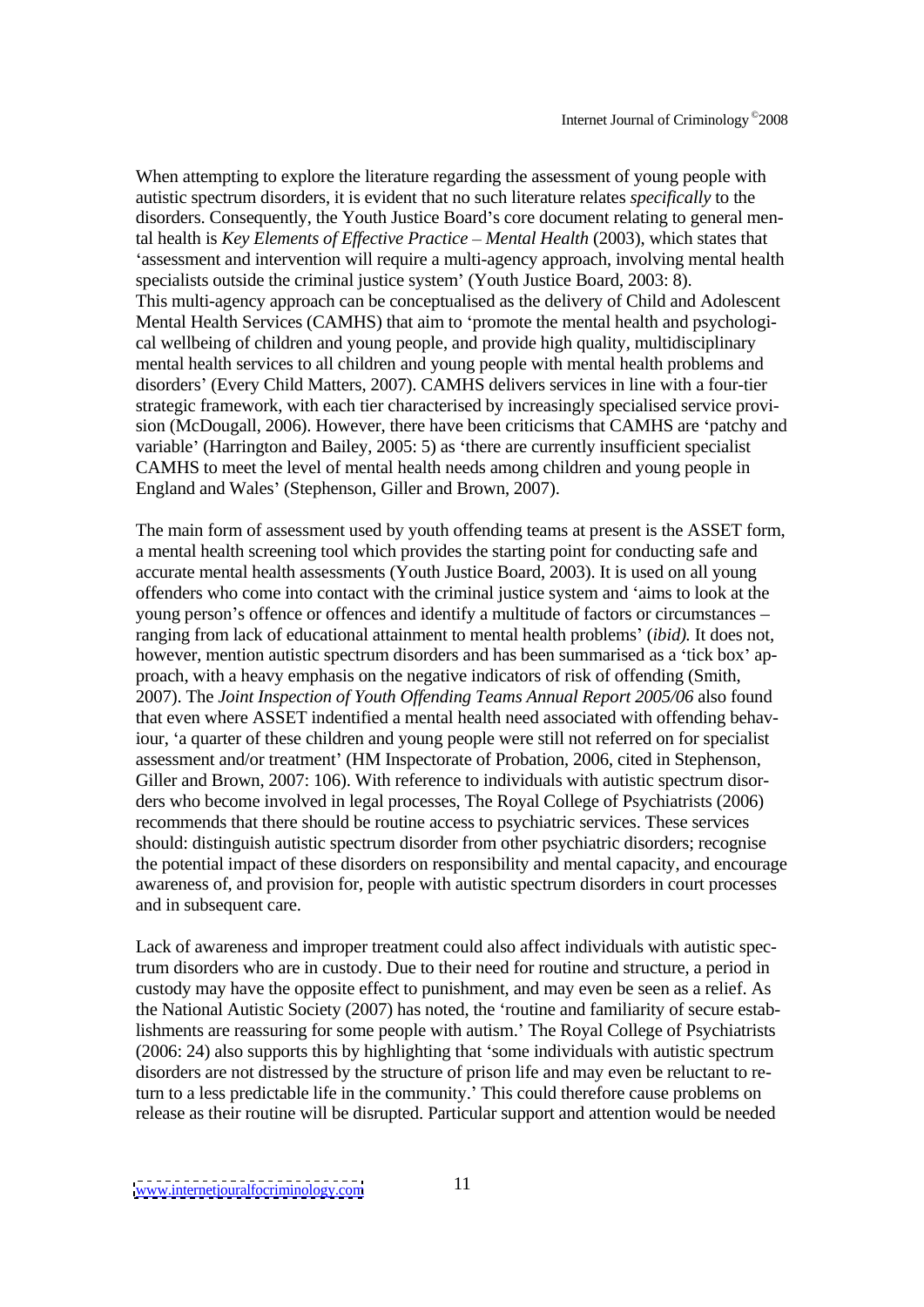'to avoid the "revolving door" effect' (National Autistic Society, 2007). If the condition is not recognised, individuals will not receive the appropriate support required.

## 2.4 Summary

An examination of the available literature has revealed that, although there is reluctance to link autistic spectrum disorders to offending behaviour, individuals with autistic spectrum disorders may have predisposing characteristics that could be connected to such behaviour. It has also been acknowledged that individuals on the autistic spectrum could also become victims of crime due to certain characteristics. Many studies have been conducted to esti mate the prevalence of autistic spectrum disorders both in secure settings and the commu nity, but they all provide contrasting results. Some authors have suggested that, whilst offenders have been diagnosed with autistic spectrum disorders, other psychiatric disorders may be present and may increase the risk of offending. In relation to the criminal justice system's response to young offenders on the autistic spectrum, it is clear that the lack of training and guidance for professionals has resulted in such individuals being inadequately dealt with. Therefore, further investigation would be helpful to establish the true extent of the effects that autistic spectrum disorders have on offending behaviour.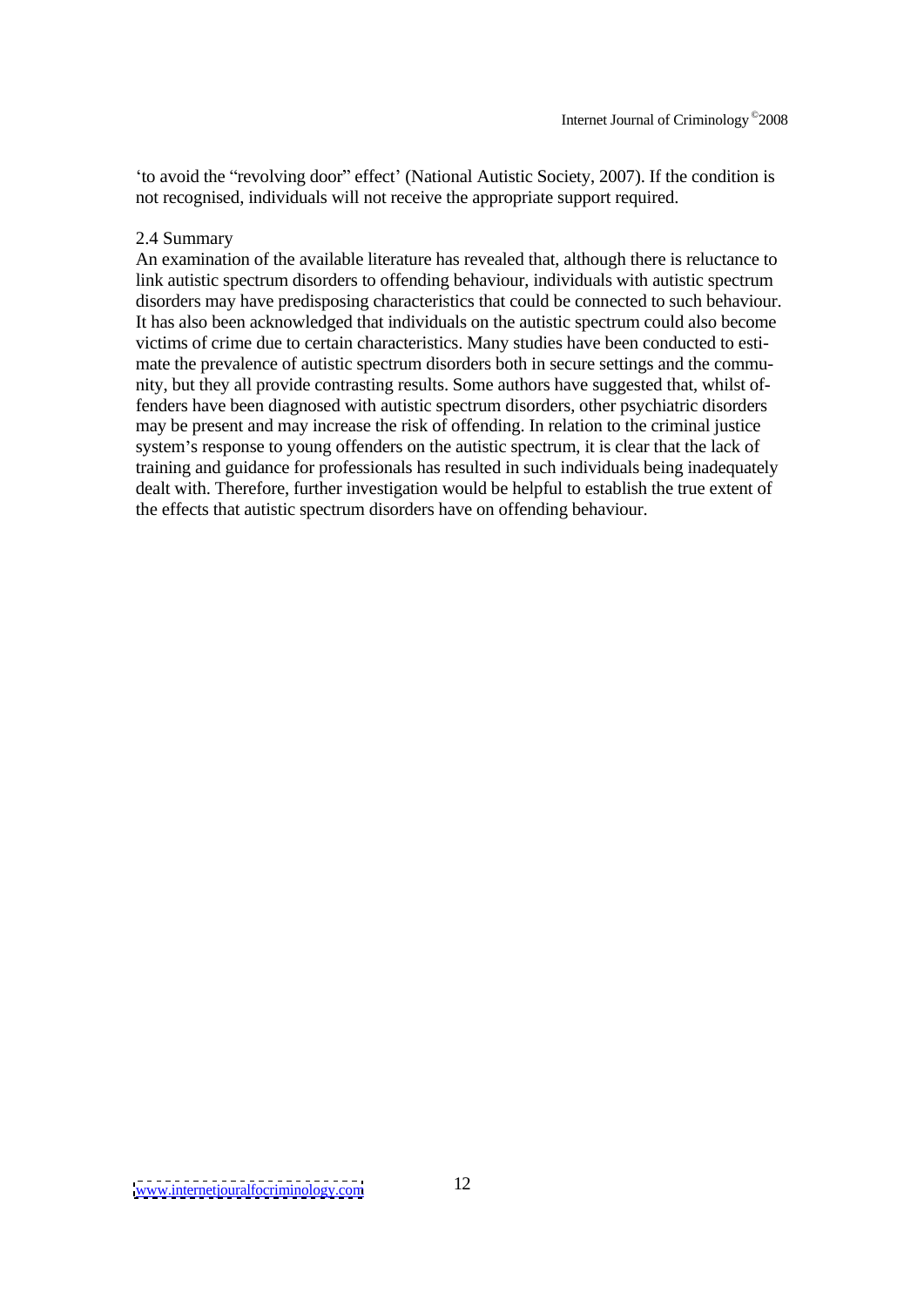## **Methodology**

## CHAPTER 3

With every research project, the way in which the study is carried out needs to be carefully addressed. As possible links between autistic spectrum disorders and offending have not been extensively explored in the past, both primary and secondary research was undertaken. This chapter will outline both data collection methods and discuss the advantages and disadvantages of each.

## 3.1 Primary research

Primary research for this study involved interviewing professionals who work with young people with autistic spectrum disorders. These included a Residential Child Support Officer (RCSO) and a Residential Child Support Manager (RCSM) who work with children in care. Along with these participants, a Police Community Support Officer (PCSO) was also interviewed.

Adopting an inductive approach, a clear hypothesis was not set. Instead, the aim was 'to develop theoretical insights as they emerge out of the fieldwork' (Maguire, 2002:127). Given that 'social research is complex, diverse and pluralistic' (Sarantakos, 2005:29), a qualitative methodology was employed as the aims of the dissertation do not lend themselves to statistical methods of data collection. As Kruger (2003:18) notes, 'it is difficult to get the real meaning of an issue by looking at numbers. Semi-structured interviews were conducted that had a series of questions but had 'some latitude to ask further questions in response to...significant replies' (Bryman, 2004: 113).

### 3.2 Ethical issues

Ethical issues must be taken into consideration when conducting primary research. As Bryman (2004: 505) asserts, 'ethical issues cannot be ignored in that they relate directly to the integrity of a piece of research . Furthermore, Diener and Crandall (1978) have identified that the four main areas that require consideration are: whether there is *harm to participants*; whether there is a *lack of informed consent*; whether there is an *invasion of pri vacy*; [and] whether *deception* is involved' (original italics) (cited in Bryman, 2004: 509). With reference to informed consent and deception, Bell (2005: 156) maintains that the re searcher has 'a responsibility to explain to respondents as fully as possible what the research is about, why you wish to interview them, what will be involved and what you will do with the information you obtain. Respondents were briefed before the interviews took place, and all interviews remained anonymous to protect the individual's identity. Any names of children discussed during the interview were also changed. Permission was sought to use a dictaphone as the researcher 'is supposed to be highly alert to what is being said [and] it is best if he or she is not distracted by having to concentrate on getting down notes' (Bryman, 2004: 329). An ethical agreement form was also signed by the researcher, stating that the study would not be harmful in any way to the participants.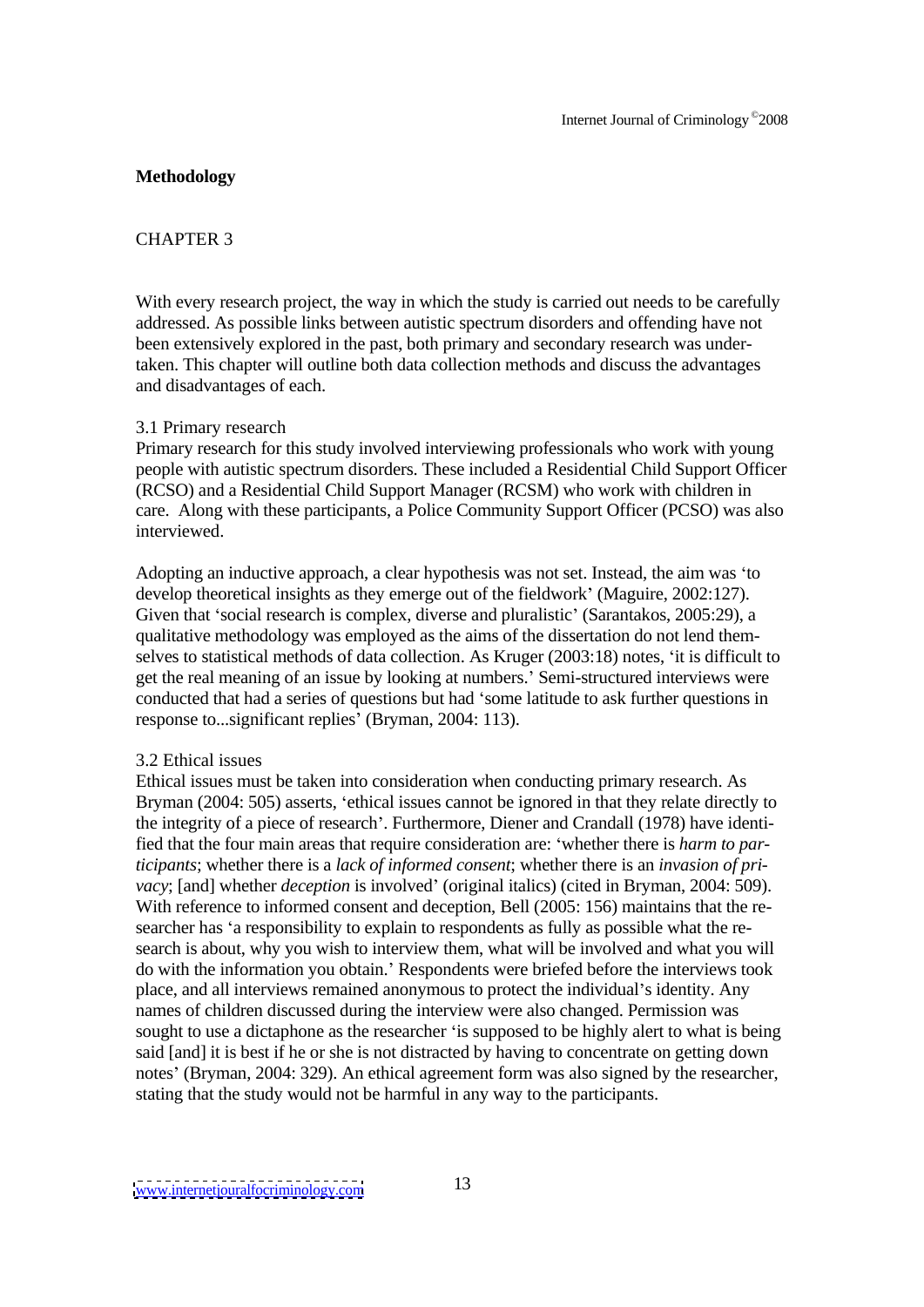## 3.3 Advantages and disadvantages of interviewing

The main advantage of using semi-structured interviews is that they enable the interviewer to 'follow up and probe responses, motives and feelings' (Jupp, 2006: 157), thus giving some latitude to ask further questions in response to what are seen as significant replies (Bryman, 2004: 113). Not only does the interviewer have the ability to question further, non-verbal communications, facial expressions and gestures can be recorded, which can 'enrich the qualitative aspects of the data' (Jupp, 2006: 157). As Bell (2005: 157) notes, 'auestionnaire responses have to be taken at face value, but a response in an interview can be developed and clarified.

However, although preparing an interview 'follows much the same procedures as for questionnaires (Bell, 2005: 158), the whole process is more time consuming, which may mean that respondents are fewer in number than they would be for a questionnaire survey. By having fewer respondents, the validity of any findings could be challenged. As Bell (2005: 157) points out, it is a highly subjective technique and therefore there is always the danger of bias. May (1997, cited in Flores, 2005: 260-1) supports this viewpoint, noting that the potential disadvantage of semi-structured interviewing is that it might be prejudicial to the aims of standardisation and comparability. In an attempt to overcome this, an interview guide was constructed (see Appendix A). This guide enabled the interview to stay focused, while at the same time the structure was not so strict as to prevent exploration of responses. This enabled the interviews to be comparable to one another to some extent. However, it must also be acknowledged that the responses obtained from the interviews were based on children and young people in care institutions. Therefore, there is a concern about whether the findings can be generalized beyond the confines of the particular context (Bryman, 2004), which in this instance is the general population of people with autistic spectrum dis orders who are not in care.

## 3.4 Secondary research

As well as conducting primary research, a review of secondary sources was undertaken. The literature came from a variety of sources, such as books, journal articles, newspapers and the Internet. The inclusion of library-based study in any research is vital because 'without it you will not acquire an understanding of your topic, of what has already been done on it, how it has been researched and what the key issues are' (Hart, 1998, cited in Bell, 2005: 99). Existing research was also used to support any information obtained from the primary research.

## 3.5 Advantages and disadvantages of secondary research

The main advantage of using secondary research is the reduction of time and cost. As Bry man  $(2004: 202)$  acknowledges, the researcher is allowed 'access to good-quality data for a tiny fraction of the resources involved in carrying out a data collection exercise . The data can be accessed in a relatively short space of time, allowing more time for analysis and interpretation of findings. When using secondary data, there is also an opportunity for cross cultural and longitudinal analysis (Bryman, 2004).

In contrast to the primary research that was carried out, ethical issues relating to secondary data analysis were overcome. As Dale, Arber and Proctor (1988: 56) highlight;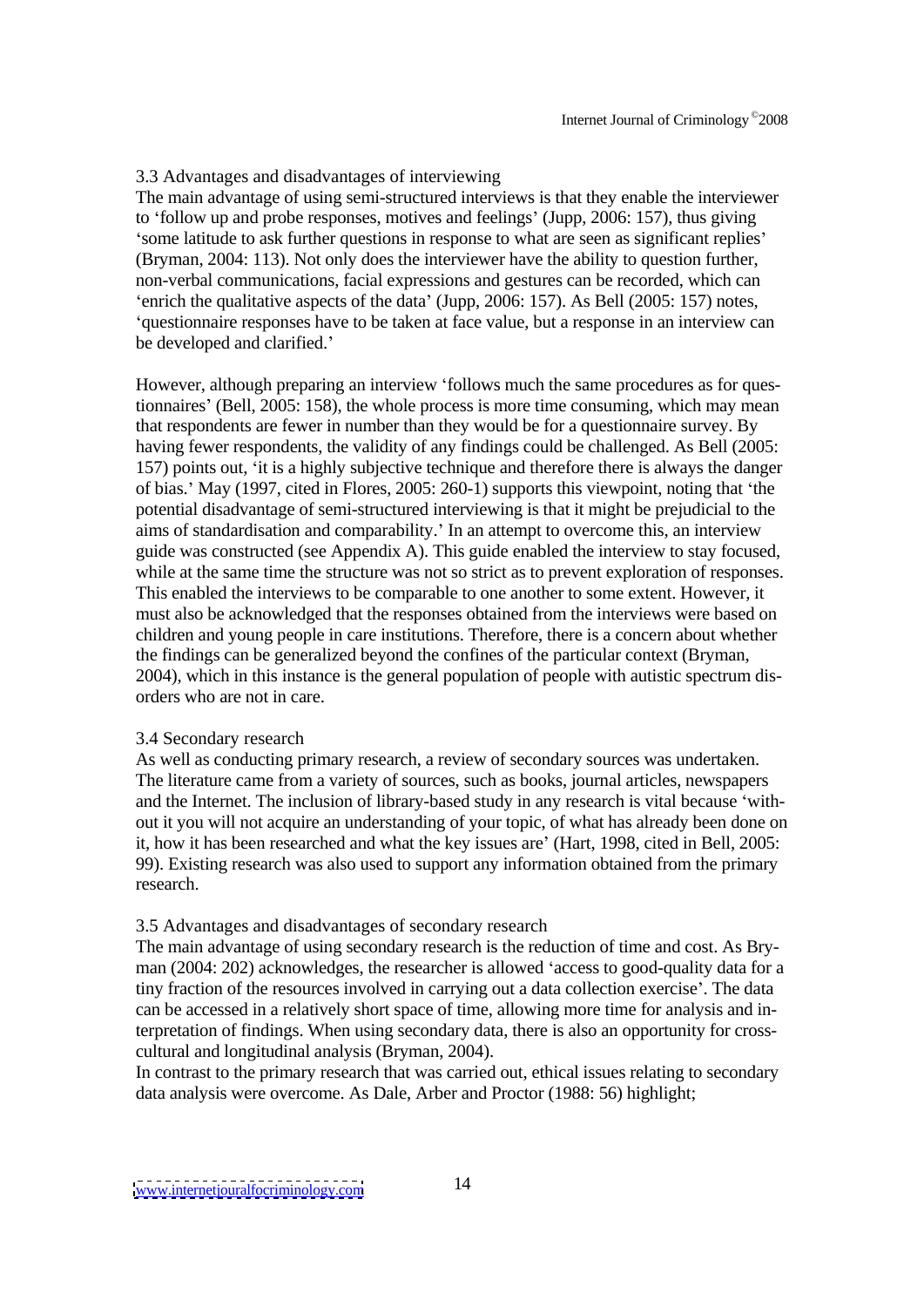the secondary analyst has an anonymized, ready-made dataset that requires none of the moral considerations that are a constant worry of the qualitative researcher carrying out interviews in the field... or the survey researcher concerned about issues of privacy and intrusion.

One main disadvantage when using secondary research is the absence of key variables (Bryman, 2004). Due to the nature of the topic that was being explored, it was difficult to find substantial research on the links between autistic spectrum disorders and offending behaviour. Therefore, the information analysed was potentially constrained by the limitations of the original research agendas and, as a consequence, 'potentially important debates may be neglected while attention is concentrated on maximising the findings from those areas for which data does exist' (Dale, Arber and Proctor, 1988: 48). To overcome this, some of the literature that was used as a knowledge base involved general mental health and violent behaviour.

### 3.6 Summary

Thus, although secondary analysis allows the researcher access to good-quality data and saves time and money, the information analysed is constrained by the limitations of the original research agenda, and there is an absence of key variables. Primary research brings uniqueness to the study and allows greater insight into the issue of autistic spectrum disor ders and offending. Primary research can also be used to support any existing data on the subject. Whilst conducting any research, ethical standards must be applied rigorously.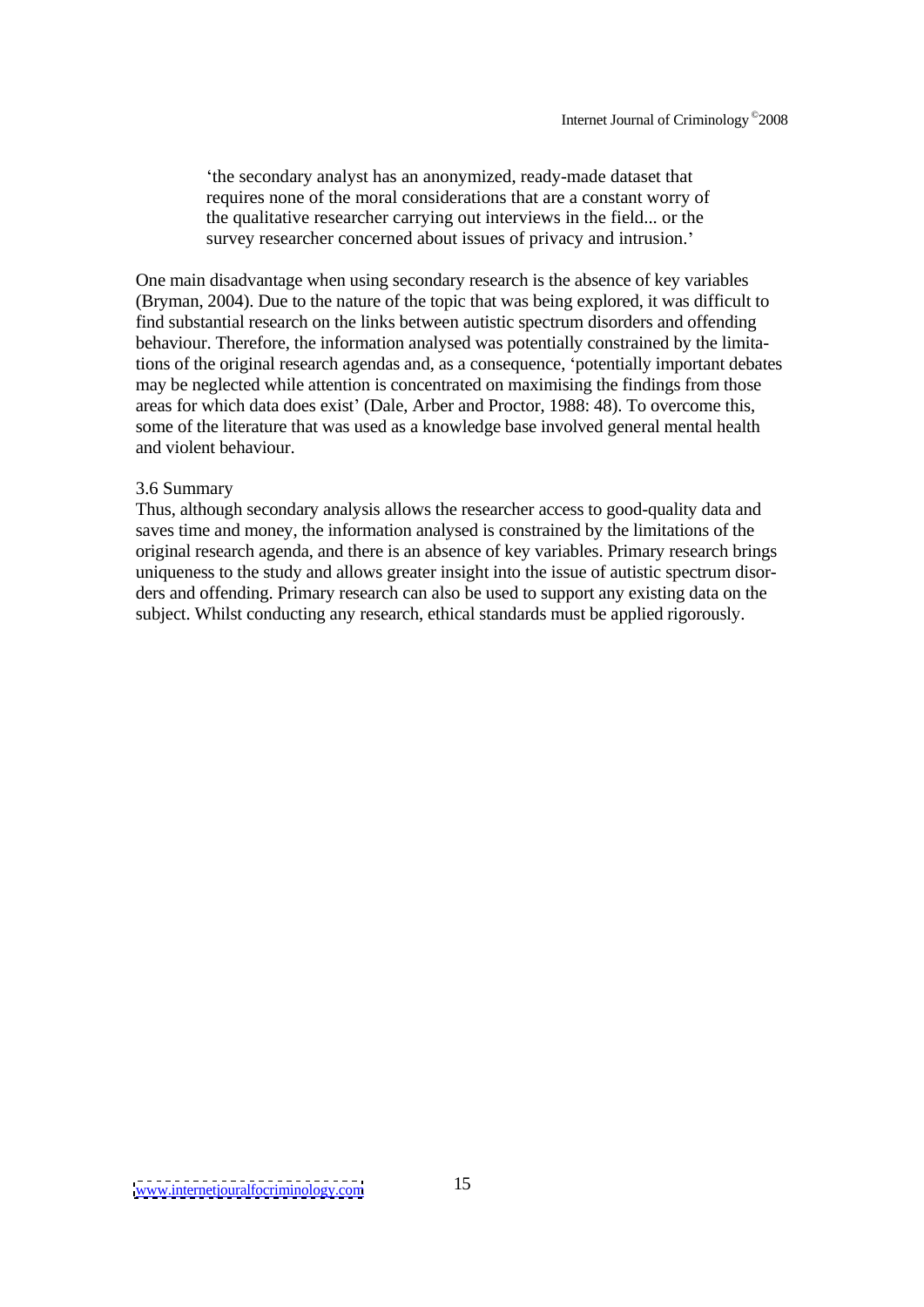## **Discussion of Findings**

## CHAPTER 4

This chapter will consider the findings obtained from the interviews and will focus on two of the main areas that were presented in the second chapter: characteristics of autistic spectrum disorders that could be linked to offending; and the criminal justice system response to autistic spectrum disorders.

4.1 Characteristics of autistic spectrum disorders that could be linked to offending In the interviews conducted with the Residential Child Support Manager (RCSM) and Residential Child Support Officer (RCSO), it was found that the main types of behaviour potentially linked to offending were violence towards another person and property damage. This supports a lot of the literature reviewed in chapter two (Baron-Cohen, 1988; Howlin, 2004). The RCSM also highlighted that 'a child's obsessional interests can lead to challenging behaviour.' When asked for an example of this, the RCSM said:

> I worked with a girl who everywhere she went would set off the fire alarms: in the cinema, shops, at school, you name it. This carried on for quite some time; she didn't understand that what she was doing was unacceptable.'

This type of behaviour shows that children with autistic spectrum disorders are unaware of the effect that their actions have on others (National Autistic Society, 2005). The case re ported by Kelly (2006), where a young man with Asperger's syndrome stabbed his boss, but maintained that his actions were appropriate, provides another example of this apparent unawareness.

When the RCSM and RSCO were asked if they thought that children with autism and As perger s syndrome were more susceptible to offending behaviour, the response was mixed. Although they believed that some of the individual characteristics could be seen as offending, the RCSO remarked that:

it is difficult to answer yes or no without the worry of labelling all individuals as criminal. Just because a child may be autistic, that doesn't mean to say they will definitely offend.'

The RCSM also found it difficult to answer as her only experience with children with autistic spectrum disorders was within controlled environments where the individuals were well known. However, she did add that:

if no one was aware of their condition then yes, their behaviour could be seen as anti-social or offending.

The RCSO also stated that: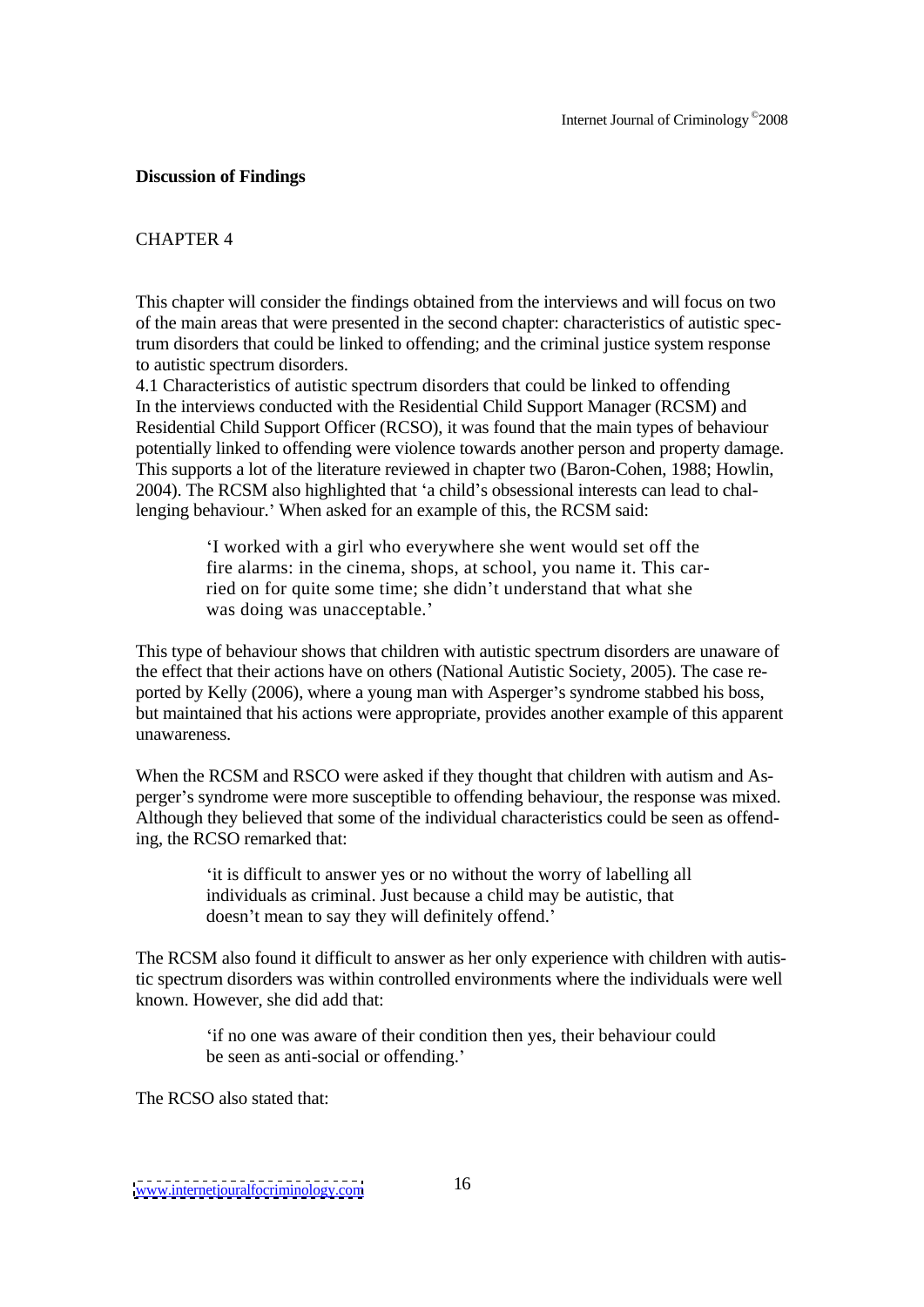I know one child with Asperger's syndrome who is very strict with rules and regulations and finds it distressing if someone else breaks a rule, so in that respect, he is less likely to commit an offence.

This supports Howlin's (2004: 388) assumption that 'because of the very rigid way in which many [individuals with autistic spectrum disorders] tend to keep to rules and regulations, they may well be more law-abiding than the general population.' Arguably though, this obsession with rules and regulations could trigger problem behaviour if the rules were to be broken by others. As the National Autistic Society (2005) has pointed out, if unex pected changes occur, these can be so distressing that they may provoke an aggressive out burst. This was evident in the study by Baron-Cohen (1988), in which he described a man with Asperger's syndrome who had a history of difficulties in adapting to change, and would hit others when he felt frustrated. Again, this highlights an inability to appreciate the mental states of other people.

This leads on to how children interact with their peers. When asked this question, the RCSM pointed out that:

Peer pressure is a big thing for 'normal' kids, so you can appreciate what it's like for kids who have autism or Asperger's... a lot of them are very naïve and don't understand other people's motives. They just go along with what they are being told to do to try and fit in.

This supports Howlin's (2004) view that individuals with autistic spectrum disorders can be very 'easy prey' due to the desire to be accepted by their peers. The RCSO also confirmed this by noting that:

there are a lot of other kids on the estate who see John as an easy tar get... they try and get him to do things like damage stuff and swear at people walking by.'

This supports the previous argument put forward by Debbaudt (2003), who provided the example of unintentional criminal involvement.

When considering the possibility of children with autistic spectrum disorders being taken advantage of by others, the respondents were questioned as to the extent to which children with autistic spectrum disorders could become victims of crime. The RCSM commented that:

I worked with an autistic child who got bullied in school; his poor social skills led the other children to think that he was rude... but I am unaware of any individuals who have been victims of crime.

Research in this field is limited (National Autistic Society, 2006), although naïvety and a lack of social understanding are likely to increase the vulnerability of individuals with autistic spectrum disorders. There is also the worry that individuals with autism or Asperger's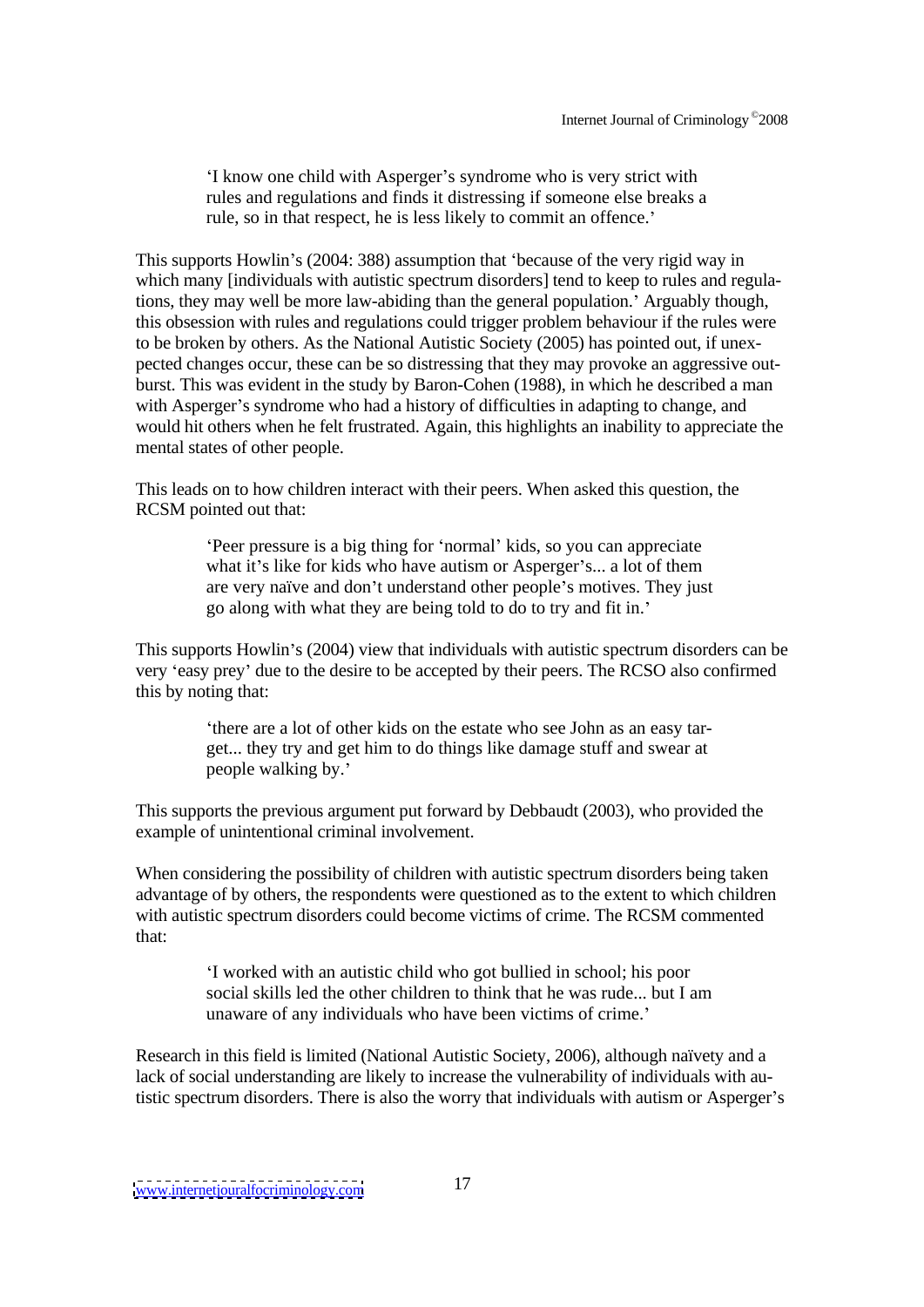syndrome could be wrongly accused of committing an offence. When questioned about this, the RCSM replied:

I do recall an incident involving a group of young people of which two had Asperger's syndrome. One of the young people had their mobile phone stolen and when questioned by a member of staff. One of the boys with Asperger's insisted he did not know anything about it. Another member of staff later found the mobile phone in the boy's rucksack, but still the individual in question denied all knowledge and swore blind he did not take it. Because this was very out of character, the staff decided to question again all the young people involved, and it later transpired that another member of the group had planted the mobile phone in the boy's rucksack as a joke.'

This supports the previous argument that individuals with autistic spectrum disorders could be wrongly accused of committing an offence. In the example provided by the RCSM, if the staff were not aware that the individual's behaviour was out of character, then he would more than likely have been punished for something he did not do.

In chapter two, it was argued that offending behaviour in people with autistic spectrum dis orders could often index the occurrence of other forms of psychiatric disorders (Ghaziud din, 2005; Tantam, 1988; Palermo, 2004). Therefore, the RCSM and RSCO were asked whether any of the individuals they worked with had suffered from any other recognised mental health problems. The RCSM answered that she had worked with a girl who had As perger's syndrome and had been diagnosed with depression; although, she did add that:

> 'it's difficult to say whether it was the Asperger's or the depression that triggered the difficult behaviour... it could even have been a mixture of the two.

Arguably, it is difficult to make a clear link between autistic spectrum disorders and offending from one example, but this does to some extent support the literature (Ghaziuddin, 2005).

4.2 Criminal justice system response to autistic spectrum disorders The PCSO that was interviewed was aware of autistic spectrum disorders on a personal level and was aware of one autistic child who lived in the area where he worked. He knew of this individual because the mother of the child had made him aware of her son's condition. However, he did admit that:

> 'I couldn't be certain if I've had contact with any other kids who have the conditions... it's not really something you can spot straight away... I wouldn't have known about that lad if his mum hadn't told me.

As cited in chapter two, children with Asperger's syndrome to come into contact with the criminal justice system than their peers (National Autistic Society, 2006 cited in Ghose,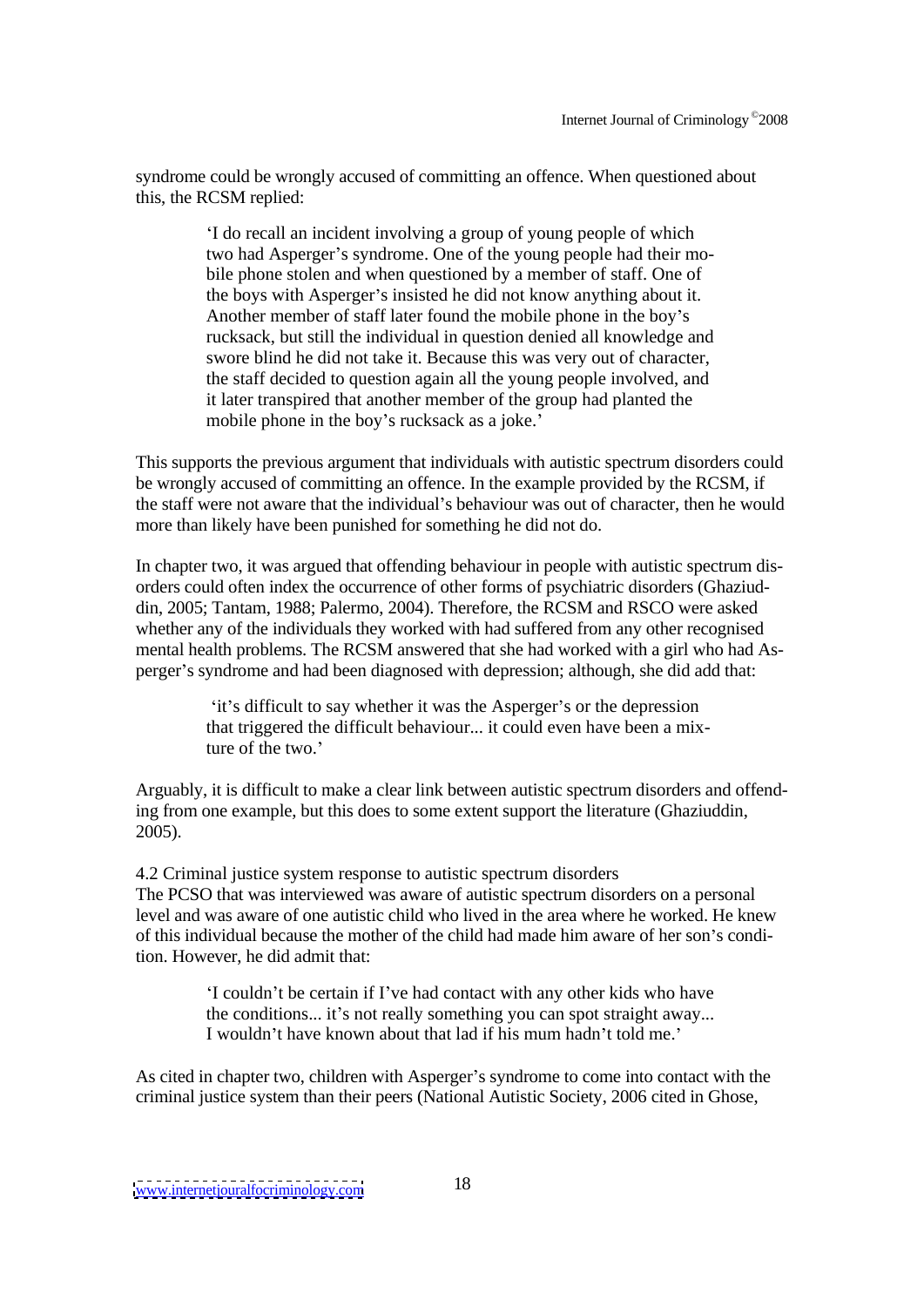2006). This evidence highlights the hidden nature of the condition and the difficulties in identification. The RCSM also commented that:

if a child was stopped in the street, it wouldn't be easy for the police to tell that they were autistic unless the individual told them. A lot of the children don't react well to strangers, so that could cause problems and might make their behaviour worse. That could lead to the police treating them as just naughty or disrespectful.

The case reported by Langdon-Down (2005), where a young female with Asperger's syndrome was arrested over 150 times, highlights the extent to which this mistreatment is evi dent. If criminal justice professionals were aware of her condition, treatment could have been sought sooner, without the added cost and stress of so many arrests. The excessive number of arrests demonstrates that the criminal justice system needs to recognise and deal with such individuals effectively.

When asked if they were aware of any children with autistic spectrum disorders who had been involved in the criminal justice system, the RCSM explained that one boy had had contact with police officers on two separate occasions. The first occasion was in public car park after an 'extremely violent outburst' (RCSM). Luckily, no one was hurt, but the police were called in an attempt to calm the situation. When asked if the individual was treated any differently than a 'normal' person, she replied:

> well yes, because we have a good relationship with the local police and they are aware of the children we look after'.

It would be fair to say that this was not a good example of the usual interactions between the police and individuals with autistic spectrum disorders. The second occasion was after the boy punched a member of staff in the face. The police were called, and the decision was made to take the boy to the police station and caution him. Although this individual was now known to the police, no other follow-up treatment or intervention was offered. This was similar to the situation described by The Leicester Mercury (18 January 2007) in the case of the 18-year-old youth with Asperger's syndrome. Two years before murdering a 10-year-old girl, the offender had come into contact with the criminal justice system, yet no further intervention was evident. If the youth had been directed towards specific services that help his condition, the later murder may well have been prevented.

In considering the legal status of young people with autistic spectrum disorders, the re spondents were asked whether they thought such individuals should be treated differently within the criminal justice system. The PCSO and the RCSM answered yes, whereas the RCSO said it should depend on the individual in question. She commented that:

'it needs to be considered how severe the autism or Asperger's is.'

Although this contradicts what was said in chapter two regarding individuals with autistic spectrum disorders being treated as rationally calculating human beings, it is a valid point. By no means should the condition be used as an excuse for individuals with a mild form of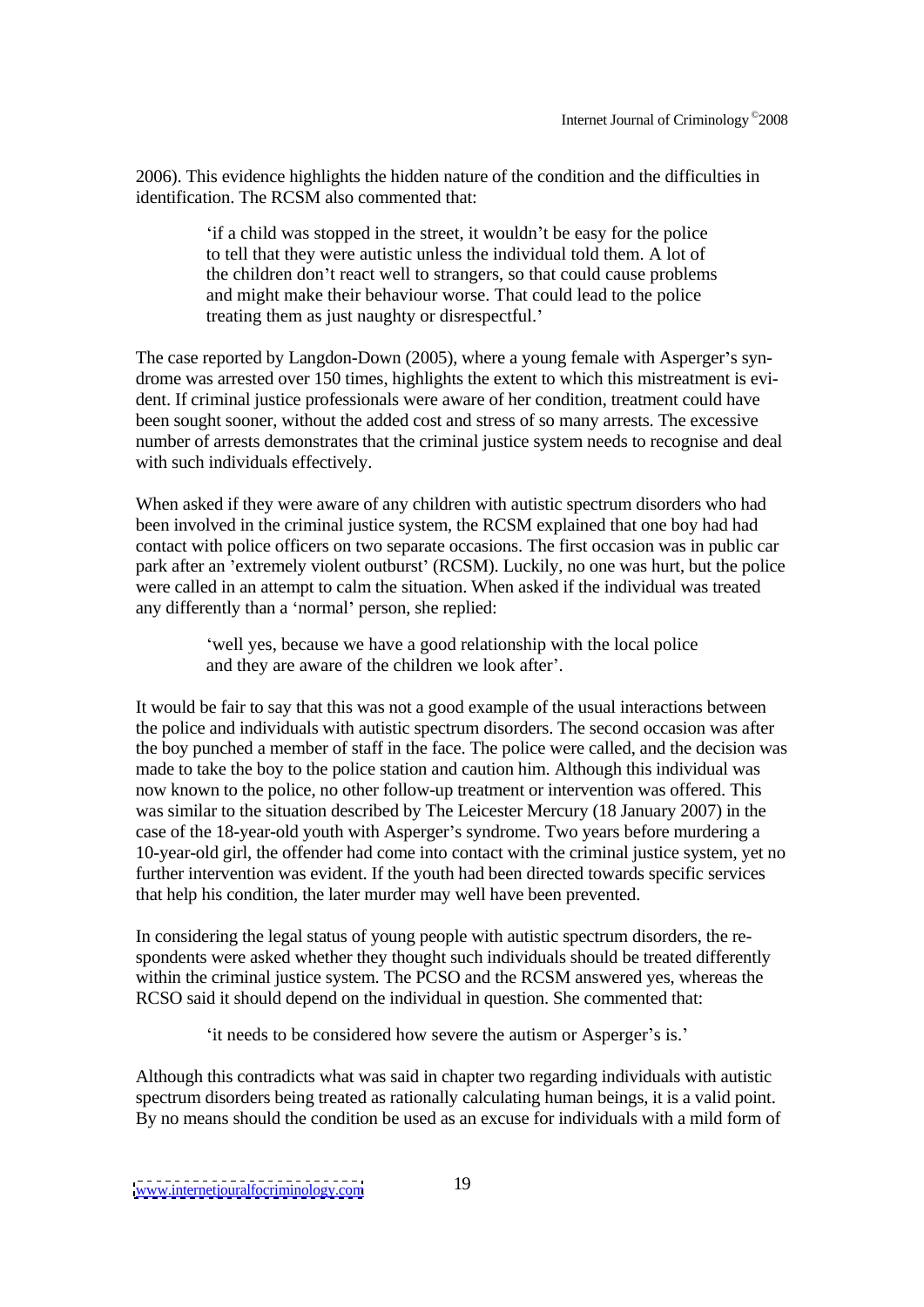autism or Asperger's syndrome. However, in severe cases such as the one where the 18year-old youth murdered a 10-year-old girl (Nottingham Evening Post, 16-11-04), the offender's condition should have been taken into consideration. The PCSO also made a valid point.

There is no point, for example, in criminalising someone with Tourette's for persistent swearing; they can't help their behaviour; it's a medical condition.<sup>7</sup>

This goes some way to support the argument that the actions of individuals with autistic spectrum disorders should not be given precedence over an apparent neurodevelopmental disorder.

Information obtained from the interviews confirms that more training is needed for criminal justice professionals. This view was supported by the PCSO's remark that:

> it just makes me think if any of the kids I ve dealt with in the past may have the condition... knowing that they could possibly have something like Asperger's where they can't necessarily control their behaviour or understand you.

This goes some way to support the information obtained by the Welsh Assembly Govern ment (2006) that youth justice professionals had not recognised an individual's specific problem, but felt that they may have come into contact with someone on the autistic spectrum. When reviewing the literature, it was found that, in the USA, many steps had been taken to improve law enforcement awareness of the conditions (Debbaudt, 1999; Davis and Schunick, 2002), yet in the UK, awareness is lacking. As the PCSO commented:

> I wouldn't like to think that there are young people being labelled as criminals rather than getting the help and support they need.

However, it is understood that recognition of the condition would not be completely straightforward; as the RCSM noted:

no two children with autism or Asperger's show exactly the same traits.

This is in line with findings from research conducted by Palermo (2004), who argued that the inclusion criteria of the conditions are extremely broad. Leading on from this, the RCSM commented that:

> a while ago, I read about these Autism Alert Cards that people can carry around with them... just a simple thing like this could stop chil dren with autism and Asperger's being dealt with in the wrong way.'

From research undertaken, it was found that these cards are available from the National Autistic Society and are being piloted in a few areas. However, at present, not much is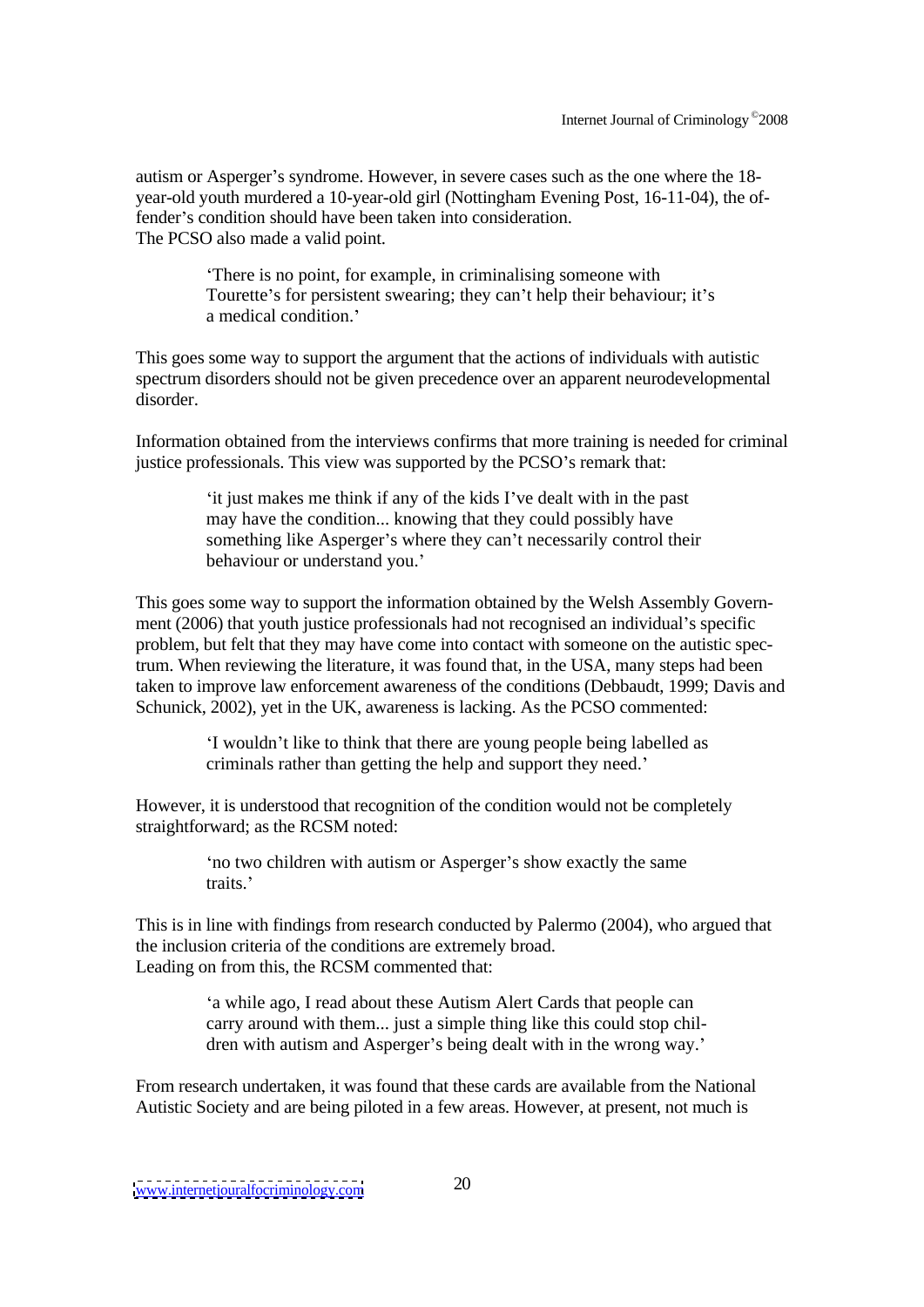known about their effectiveness, and they are only of benefit to those individuals who are aware that they have the condition. It has previously been acknowledged that the exact prevalence of autistic spectrum disorders is still unknown. There is also the worry that they could be used to excuse criminal behaviour. Furthermore, the RCSO highlighted that:

> some of the children don't believe that there is anything wrong with them; to them their behaviour is "normal".'

This could cause problems when trying to get the individual to carry the cards around with them.

When asked if they thought that more research needs to be done to examine the possible links between autistic spectrum disorders and offending, all the respondents answered yes. The RCSM also highlighted that:

the most important thing is early recognition that a child has an autistic spectrum disorder... it's better to prevent any problem behaviour occurring as the child grows up, rather than having to change their behaviour in later years.'

This supports the argument put forward by Cooper (1997), which points out that the detection of autism is too often delayed. Therefore, routine developmental checks should also screen for autistic spectrum disorders.

### 4.3 Summary

Responses from the interviews go some way to support the literature reviewed in chapter 2. Both the RCSO and the RCSM provided examples of instances where the behaviour of children with autistic spectrum disorders could be linked to offending. The next chapter will discuss in more detail the overall findings from both the primary and secondary research.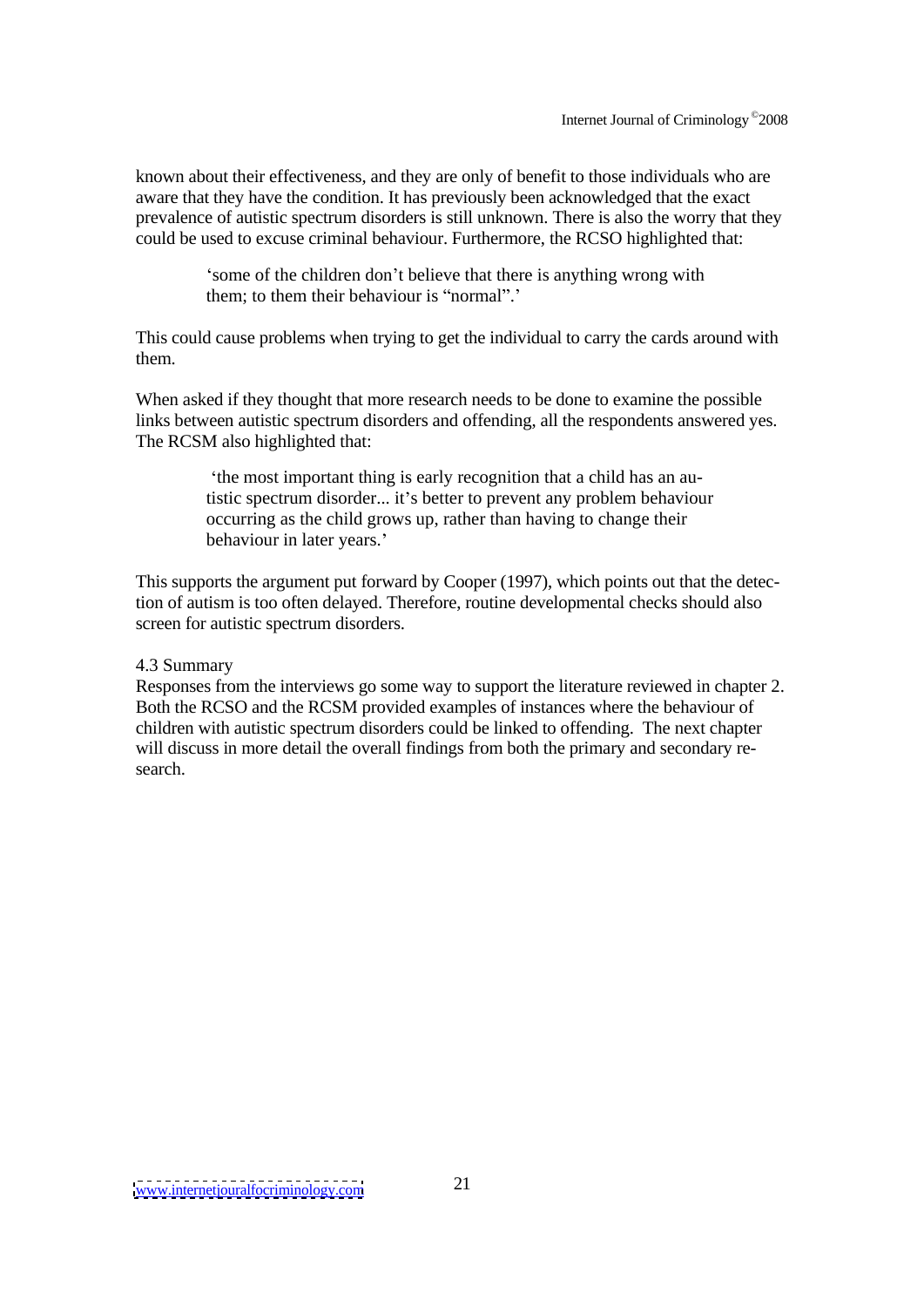### **Conclusion**

### CHAPTER 5

Figures on the proportion of young offenders with mental health disorders certainly suggest that there are some important links between mental health and offending behaviour. Further inspection has revealed that the possible links between autistic spectrum disorders and offending have not been extensively explored. The findings from this dissertation have re vealed that there are predisposing characteristics of the condition that can be linked to criminal behaviour. Arguably, the majority of individuals with autistic spectrum disorders are law-abiding, yet there is a small minority that commit crimes. Moreover, with the lack of research on the subject, it is unknown how many young offenders may have the condition but are undiagnosed. The issue of risk factors was also explored, and many researchers have proposed that the risk of becoming an offender is more probable if a child experiences negative family, school, community and personal factors. Bearing in mind that these risk factors are based on 'normal' children, it could be argued that, for children with autistic spectrum disorders, the risk of offending is even higher. Not only do they experience the same situations as 'normal' children, they have the added factor of their condition to deal with.

Problems with the diagnosis of the disorders have highlighted the difficulties in recognising whether a child has autism or Asperger's syndrome. Due to the diagnosis being based on behavioural characteristics and located on a 'spectrum', there is the belief that traits of the condition can be widely distributed in the 'normal' population, and many neurotypical people can show isolated autistic traits. Linked to this is the issue that the exact prevalence of the condition is still unknown. It has been noted that the prevalence is increasing, but many reasons for this increase have been put forward. Is it due to an increase in awareness? Is it due to the widening of the diagnostic criteria? Or, is it that there are actually more people with the condition? If the latter is the case, then this means that the minority of individuals with the condition who do offend is increasing.

Whilst there is a reluctance to link any disorder with criminality, the fact still remains that individual characteristics and behaviour of people with autistic spectrum disorders can be linked to offending. The literature reviewed and the research undertaken has highlighted an increase in violence in individuals with autistic spectrum disorders. This can be linked to their lack of social understanding and their inability to appreciate the mental states of other people. Research has also showed that an individual's obsessional interests can lead to offending behaviour. The reality is that obsessions in childhood that may be seen as 'cute' may not have the same reactions when the child is older. Coupled with problems in inter preting social rules and boundaries, this obsessional interest could cause problems when individuals attempt to develop relationships. By not reading social cues properly, friend ships could be misinterpreted as love, leading to intrusive behaviour. Arguably, individuals could also be involved in offending by becoming unwitting accomplices to criminals. This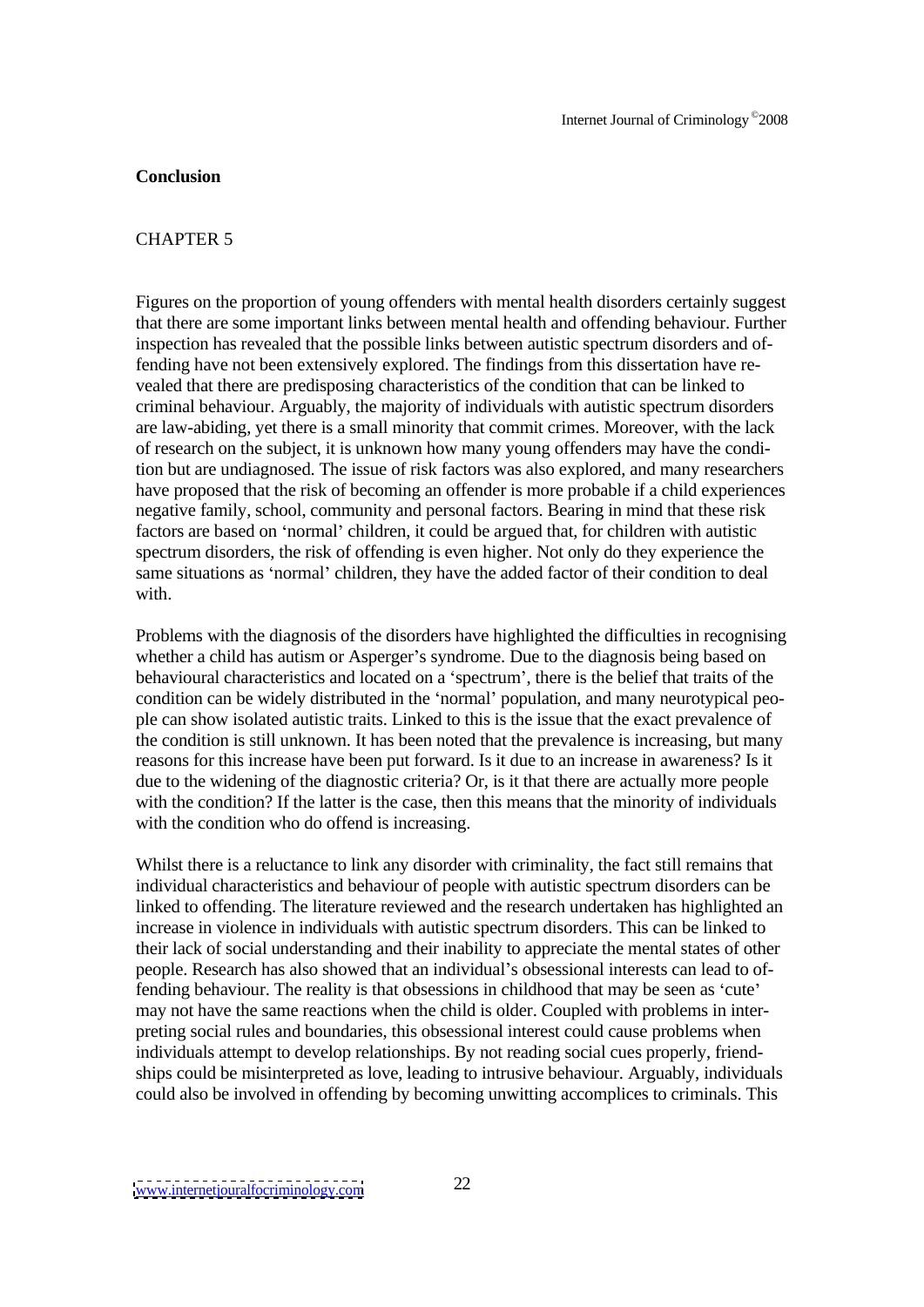again is linked to their lack of social understanding and their inability to understand the motives of other people.

On the other hand, through reviewing the literature and research, it has been shown that individuals with autistic spectrum disorders could be more prone to becoming victims of crime due to their naïvety and lack of social understanding. It can be said that criminals select their victims due to their vulnerability. An individual with autism or Asperger's syndrome may appear timid or be unfamiliar with their surroundings, therefore putting them at more risk of being victimised. The individual may not report the crime to the police, or they may lack credibility as a victim when they do. There is also the worry that individuals with autism or Asperger's syndrome could be wrongly accused of committing a crime. A common perception of the disorder is that individuals are extremely honest and trustworthy; therefore, the consensus is that they would tell the truth; arguably, this may not always be the case. In addition, due to their vulnerability, individuals with autistic spectrum disorders could be seen as an easy target to accuse.

Another main aim of this dissertation was to examine the criminal justice system response to individuals with autistic spectrum disorders. A review of the literature showed that chil dren with the condition were seven times more likely to come into contact with the criminal justice system than their peers (National Autistic Society, 2006). Despite this, both the lit erature and primary research indicated that there is a lack of training for criminal justice professionals on how to recognise and deal with individuals on the autistic spectrum. In not being able to recognise the condition, it can be concluded that mistreatment will be evident. One way in which recognition could be easier is through the use of Autism Alert Cards. Carried by individuals with autistic spectrum disorders, the card can be produced on en counters with the police. Literature and primary research supported the use of the cards, although there is a worry that they could be used to excuse criminal behaviour. They would also only be of use to individuals who have been diagnosed with autism or Asperger's syndrome, so the issue of mistreatment by the criminal justice system still remains for those individuals in whom the condition has not been recognised.

Early intervention techniques were also assessed as part of the dissertation. It was found that, on coming into contact with the criminal justice system, there was no specific assess ment or screening tool for autistic spectrum disorders. Mental health in general was as sessed, although it was reported that the Child and Adolescent Mental Health Services (CAMHS) were patchy and variable. Furthermore, even where there was an identified mental health need associated with offending behaviour, a quarter of the individuals were still not referred for specialist treatment or intervention. Findings from the literature and pri mary research highlighted a number of individuals with autistic spectrum disorders who had come into contact with the criminal justice system, and worryingly, one of them went on to commit murder. Although this is an extreme example, it does highlight the need for better intervention services.

As in the general population, the exact prevalence of autistic spectrum disorders in prisons and other secure establishments is unknown. Statistics on prevalence are outdated, contrasting, and concentrate mainly on general mental health problems in adult offenders. When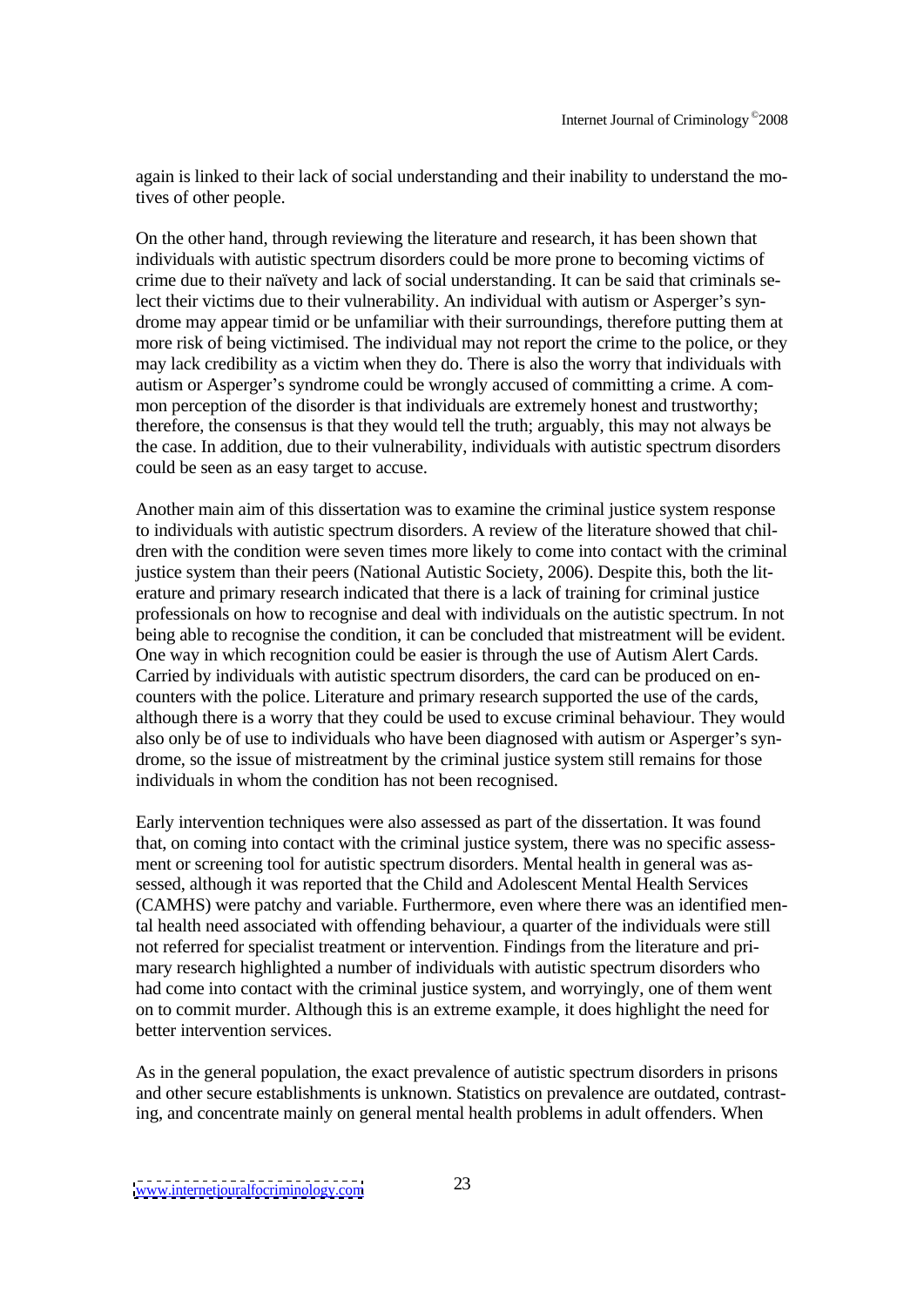considering that the prevalence of autistic spectrum disorders is increasing in the general population, it is more than likely that this is the case for convicted offenders in custodial institutions. Another worrying assumption regarding individuals with autistic spectrum dis orders is their feelings towards imprisonment. Due to the very rigid way in which many tend to keep to rules and routines, a spell in custody may have the opposite effect to punishment, and may even be seen as a relief. This could therefore cause problems on release if appropriate support is not present, and may even lead to further offending in order to return to the security of custody.

Overall, the aims and objectives of this dissertation have been met. Without labelling all children on the autistic spectrum as criminal, it can be seen that there are predisposing characteristics of the condition that could be linked to offending behaviour. There is an ob vious need for more research into this link. Those who live with the condition understand that the behaviours and characteristics observed are part of the condition, but this is not yet the case within the general population. When research shows that persons with Asperger's syndrome are seven times more likely than others to come into contact with the criminal justice system, it is clear that greater awareness and better intervention are required. The prevalence of the condition, both in the general population and within secure establish ments, also needs to be determined in order to provide individuals with the appropriate support and treatment that they require. In turn, this may limit the number of individuals with the condition who are being wrongly treated within the criminal justice system.

## 5.1 Recommendations

- More research needs to be done to examine the links between autistic spectrum disorders and offending behaviour.
- Better intervention techniques need to be established for those individuals with autistic spectrum disorders who come into contact with the criminal justice system.
- The exact prevalence of autistic spectrum disorders both in the general population  $\bullet$ and within secure establishments needs to be determined.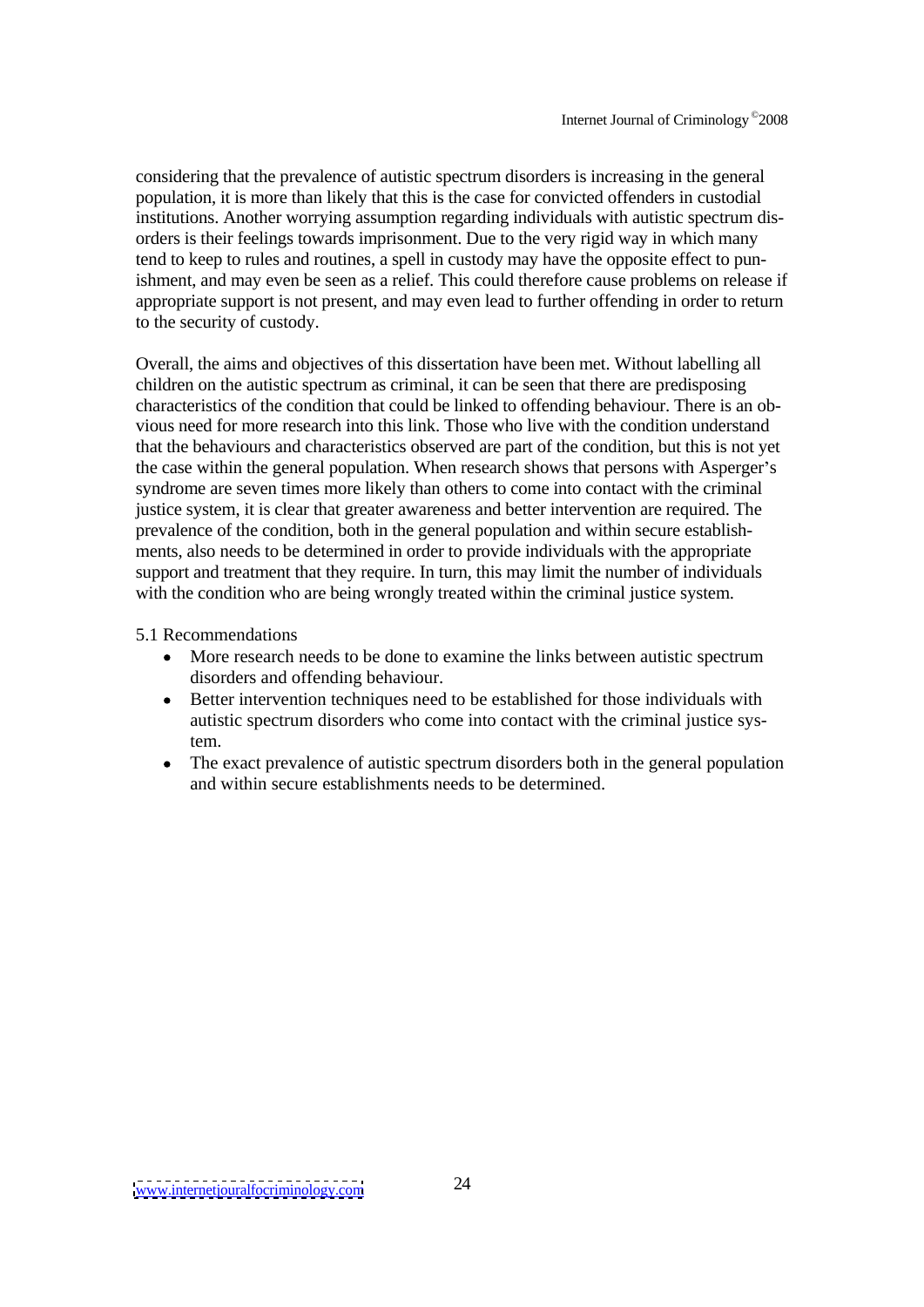# **Appendix A Interview Guide**

# **General/Background**

What is your role/ job title?

How long have you worked with children with Autistic Spectrum Disorders (ASDs)? What training have you had in respect to working with young people with ASDs? Are you aware of any children/young people which ASDs who have displayed challenging behaviour?

# **Characteristics**

What types of challenging behaviour have you witnessed?  $-$  Characteristics Do you believe that children with ASDs are more susceptible to anti-social/ offending be haviour?

Do you think they are more at risk of becoming involved in offending i.e. being a victim? In your opinion, do you believe that the individuals are aware that their behaviour is wrong?

Are you aware of any awareness/education programmes regarding offending/ the role of the police that the actual children with ASDs undertake?

Have you ever witnessed an interaction between a child/young person with ASD and a police officer? If so, how did that individual react?

As far as you are aware, have any of the children/ young people you have worked with suffered from any other recognised mental health problems? I.e. depression, personality disor der

# **Criminal Justice System**

Are you aware of any children/ young people with ASDs that have come into contact with the criminal justice system?

If so, were they treated any differently?

Are you aware of any specific guides/ procedures that the police used in dealing with indi viduals with ASDs?

Do you think children/ young people with ASDs should be treated differently to 'normal' children/ young people who offend?

Do you believe more research needs to be done to examine the possible links between ASDs and offending behaviour?

Do you think there needs to be more awareness of criminal justice system professions regarding the nature of individuals with ASDs?

# **Do you have anything to add?**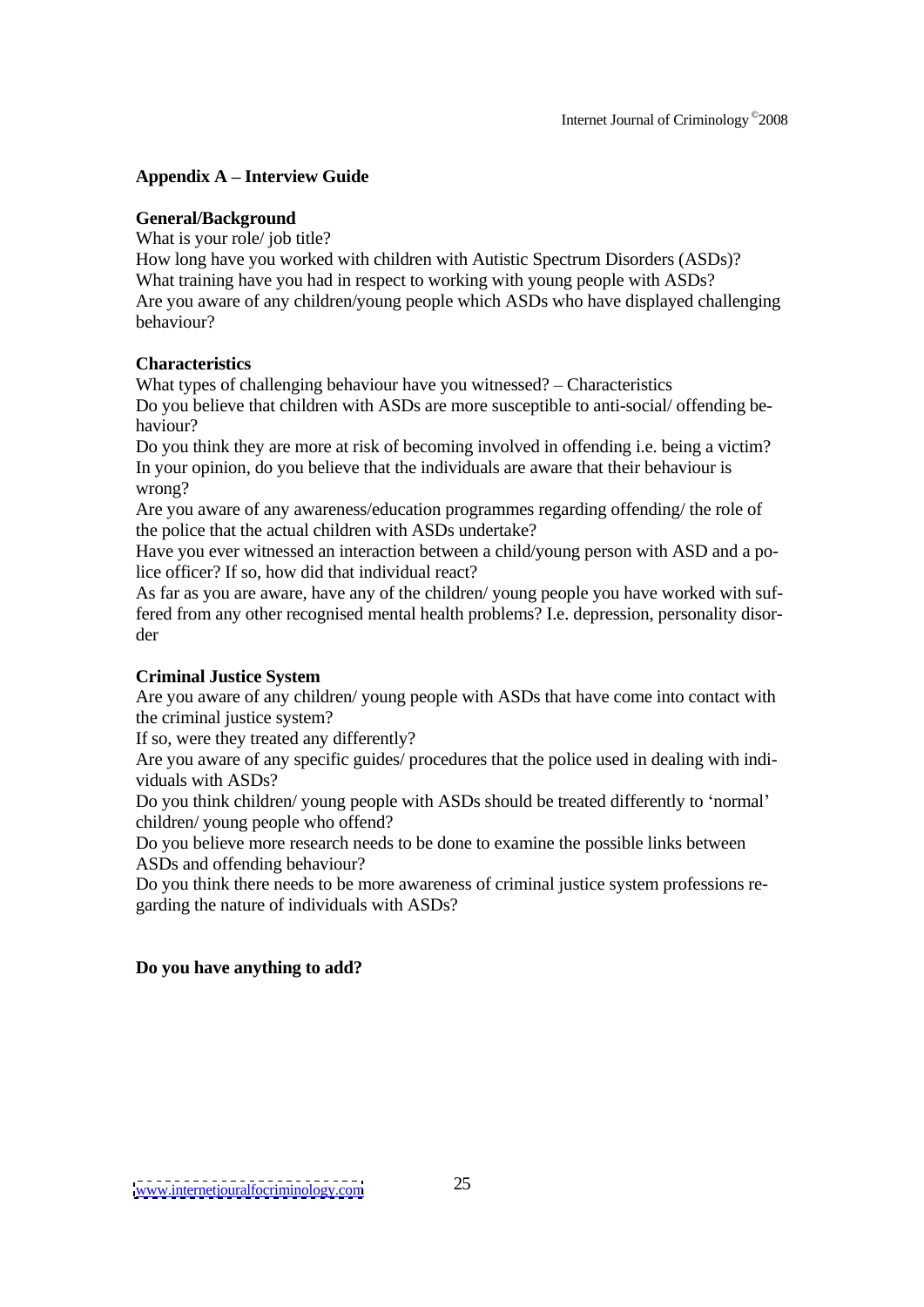## **References**

Adams-Spink, G. (2005) Justice System ignores autism , *BBC News Online*, Available via: <http://news.bbc.co.uk/1/hi/uk/4354086.stm> [Accessed 10 December 2007].

American Psychiatric Association (2000) *Diagnostic and Statistical Manual of Mental Disorders Fourth Edition, Text Revision,* American Psychiatric Association: Washington, DC.

Attwood, T. (1998) *Asperger s Syndrome: A guide for Parents and Professionals*, Jessica Kingsley Publishers: London.

Barnard, J., Prior, A. and Potter, D. (2000) *Inclusion and autism: is it working?* The National Autistic Society: London.

Baron-Cohen, S. (1988) 'An Assessment of Violence in a Young Man with Asperger's Syndrome , *Journal of Child Psychology and Psychiatry (29) 3 351-360.*

BBC News (12 February 2001) *Autistic boy killed baby brother* , Available [online] via <http://news.bbc.co.uk/1/hi/uk/1165848.stm> [Accessed 4 January 2007].

Bell, J. (2005) *Doing Your Research Project,* 4 th edition, Open University Press: Berkshire.

Berney, T. (2004) 'Asperger Syndrome from Childhood into Adulthood', *Advances* in *Psychiatric Treatment 10 341-351. [Online]* Available via <http://apt.rcpsych.org/cgi/content/abstract/10/5/341>. [Accessed 3 January 2008].

BIBIC (2007) *BIBIC research on ASBO and young people with learning dif iculties and mental health problems [Online]* Available via <http://www.bibic.org.uk/newsite/general/pdfs/ASBOandYOTsummary.pdf> [Accessed 12 December 2007].

Bryman, A. (2004) *Social Research Methods*, 2<sup>nd</sup> edition, Oxford University Press: Oxford.

Burke, T. (2005) Postscript on Citizenship , *in* Barry, M. (Ed) *Youth Policy and Social In clusion: Critical Debates with Young People,* Routledge: Oxon.

Clark, E., Jenson, W. and Miller, J. (2005) 'Autistic Spectrum Disorders', *In* Goldstein, S. and Reynolds, C. (Eds) *Handbook of Neurodevelopmental and Genetic Disorders in Adults,* The Guilford Press: London.

Cooper, M. (1997) Autism In Russell, O. (ed) *Seminars in the Psychiatry of Learning Disabilities*, The Royal College of Psychiatrists: London.

Dale, A., Arber, S. and Proctor, M. (1988) *Doing Secondary Analysis,* Unwin Hyman: London.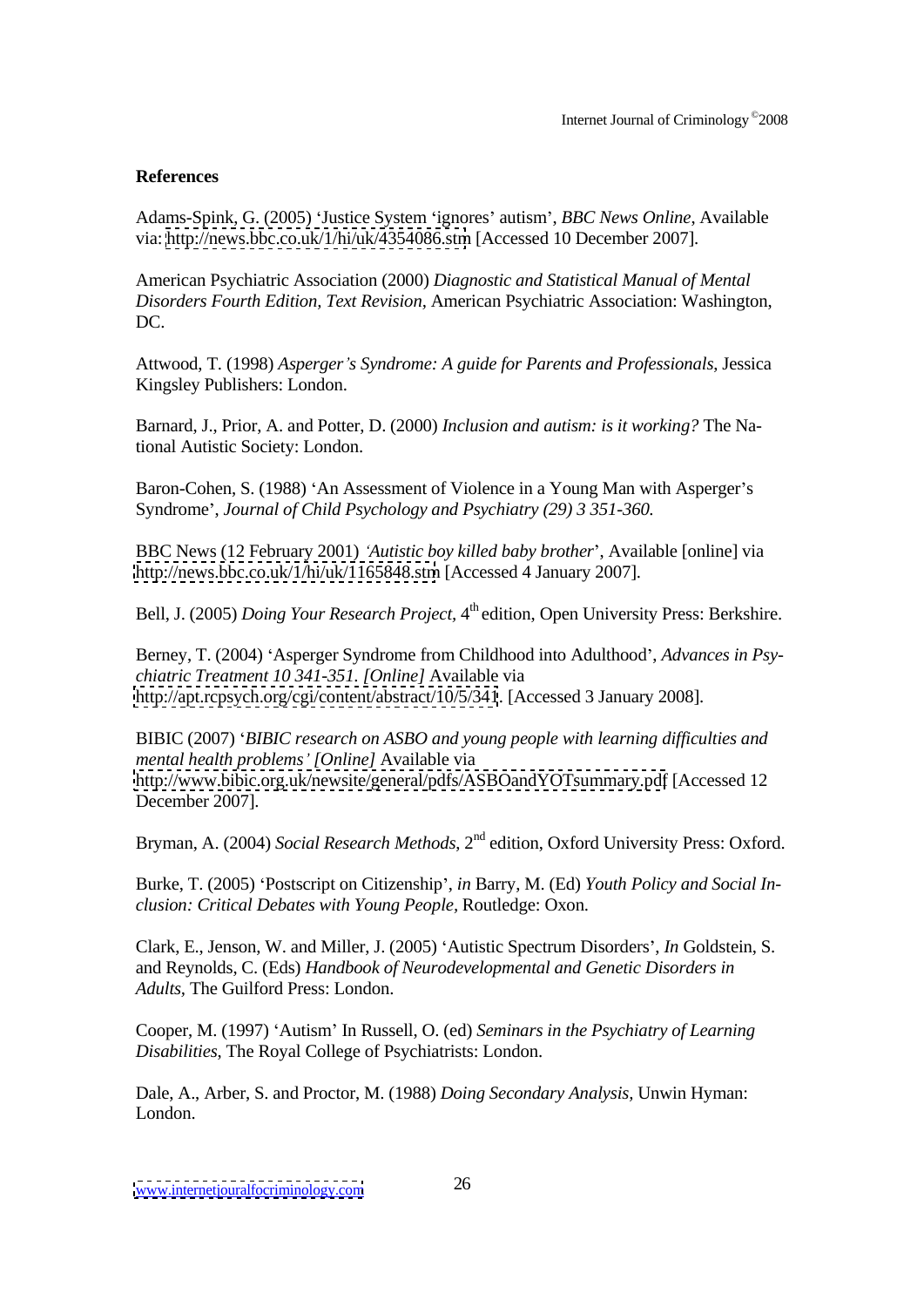Davis, B. and Schunick, W. (2002) *Dangerous Encounters: Avoiding Perilous Situations with Autism*, Jessica Kingsley Publishers: London.

Debbaudt, D. (1999) *Avoiding Unfortunate Situations [online]* Available via [http://www.policeandautism.cjb.net](http://www.policeandautism.cjb.net/)/ [Accessed 4 January 2008].

Debbaudt, D. (2002) *Autism, Advocates, and Law Enforcement Professionals,* Jessica Kingsley Publishers: London.

Debbaudt, D. (2003) 'Safety Issues for Adolescents with Asperger Syndrome' In Willey, L. (Ed) *Asperger Syndrome in Adolescence: Living with the ups, the downs, and the things in between,* Jessica Kingsley Publishers: London.

DfES, (2007) *Education of Young People Supervised by the Youth Justice System: Back ground Paper [online],* Available via [www.dfes.gov.uk/consultations/downloadabledocs/background%20paper%20-finaldraft](http://www.dfes.gov.uk/consultations/downloadabledocs/background%20paper%20-finaldraft) (1).doc [Accessed 1 February 2008].

Dimond, C. and Misch, P. (2002) 'Psychiatric morbidity in children remanded to prison custody a pilot study *Journal of Adolescence, 25, 681-689.*

Ehlers, S. and Gillberg, C. (1993) 'The epidemiology of Asperger syndrome: A total population study , *Journal of Child Psychology and Psychiatry 34 1327-1350.*

Every Child Matters (2007) Child and adolescent mental health services *[online]* Avail able via <http://www.everychildmatters.gov.uk/health/camhs/> [Accessed 2 February 2008].

Farrington, D. (2002) 'Understanding and preventing youth crime', *In* Muncie, J., Hughes, G. and McLaughlin, E. (Eds) *Youth Justice Critical Readings,* Sage Publications, London.

Farrington, D. (2005) 'Introduction to Integrated Developmental and Life-course Theories of Offending , *In Farrington, D. (ed) Integrated Developmental and Life-course Theories of Of ending,* Transaction Publishers: New Jersey.

Flores, A. (2005) L*ocal Democracy in Modern Mexico: A Study in Participatory Methods*, Arena Books: Bury St. Edmunds.

Frith, U (ed) (1991) *Autism and Asperger Syndrome*, Cambridge University Press: Cam bridge.

Frith, U. (2003) *Autism, Explaining the Enigma, 2 nd Edition,* Blackwell Publishing: Oxford.

Ghaziuddin, M., Tsai, L. and Ghaziuddin, N. (1991) Brief Report: Violence in Asperger Syndrome: A Critique, *Journal of Autism and Developmental Disorders (2) 3, 349-354.*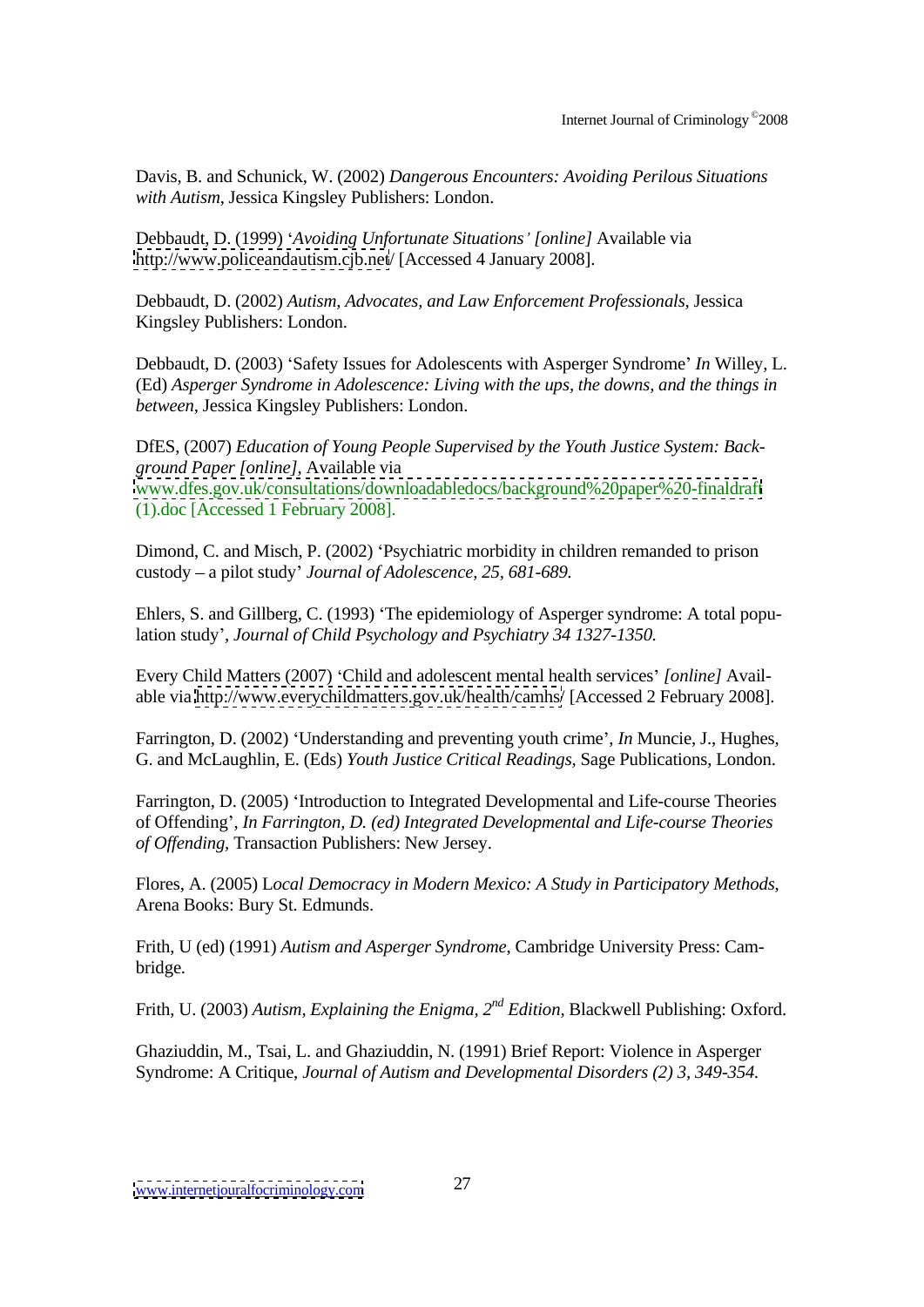Ghaziuddin, M. (2005) *Mental Health Aspects of Autism and Asperger s Syndrome*, Jessica Kingsley Publishers: London.

Ghose, D.  $(2006)$  'Crime prevention – Young people with Asperger's to be subject of education trial , *Young People Now [online].* Available via Nexis UK [Accessed 17 September 2007].

Hagell, A. (2002) *The Mental Health of Young Of enders,* The Mental Health Foundation: London.

Hall, A. *et al.* (2007) 'Criminal Justice Issues and Autistic Disorder', *In* Gabriels, R. and Hill, D (Eds) *Growing Up with Autism: Working with School-Age Children and Adoles cents,* The Guilford Press: New York.

Hare, D.J., Gould, J., Mills, R. and Wing, L. (1999). *A Preliminary Study of Individuals with Autistic Spectrum Disorders in Three Special Hospitals in England*. Available *[online]* at [www.nas.org.uk/content/1/c4/38/68/3hospitals.pd](http://www.nas.org.uk/content/1/c4/38/68/3hospitals.pdf)f [Accessed 12 September 2007].

Harrington, R. and Bailey, S. (2005) *Mental Health Needs and the Ef ectiveness of Provi sion for Young Of enders in Custody and the Community*, Youth Justice Board: London.

Healthcare Commission (2006) *Let s talk about it : A review of healthcare in the commu nity for young people who of end,* Commission for Healthcare Audit and Inspection: Lon don.

Hill, E. and Frith, U. (2004) *Autism: Mind and Brain,* Oxford University Press: Oxford.

Holland, T (1997) Forensic Psychiatry and Learning Disability In Russell, O. (ed) *Semi nars in the Psychiatry of Learning Disabilities*, The Royal College of Psychiatrists: Lon don.

Howlin, P. (1997) *Autism: Preparing for Adulthood*, Routledge: Oxon.

Howlin, P. (2004) *Autism and Asperger Syndrome: Preparing for Adulthood, 2 nd Edition*, Routledge: Oxon.

Jupp, V. (2006) *The Sage Dictionary of Social Research Methods,* Sage Publications: Lon don.

Kelly, T. (2006) 'Judge tells McDonald's killer: You didn't know it was wrong' In The *Daily Mail [online]*. Available via Nexis UK [Accessed 10 December 2007].

Kruger, D.J. (2003) *Integrating* quantitative and qualitative methods in community re search . *The Community Psychologist, 36, 18-19.*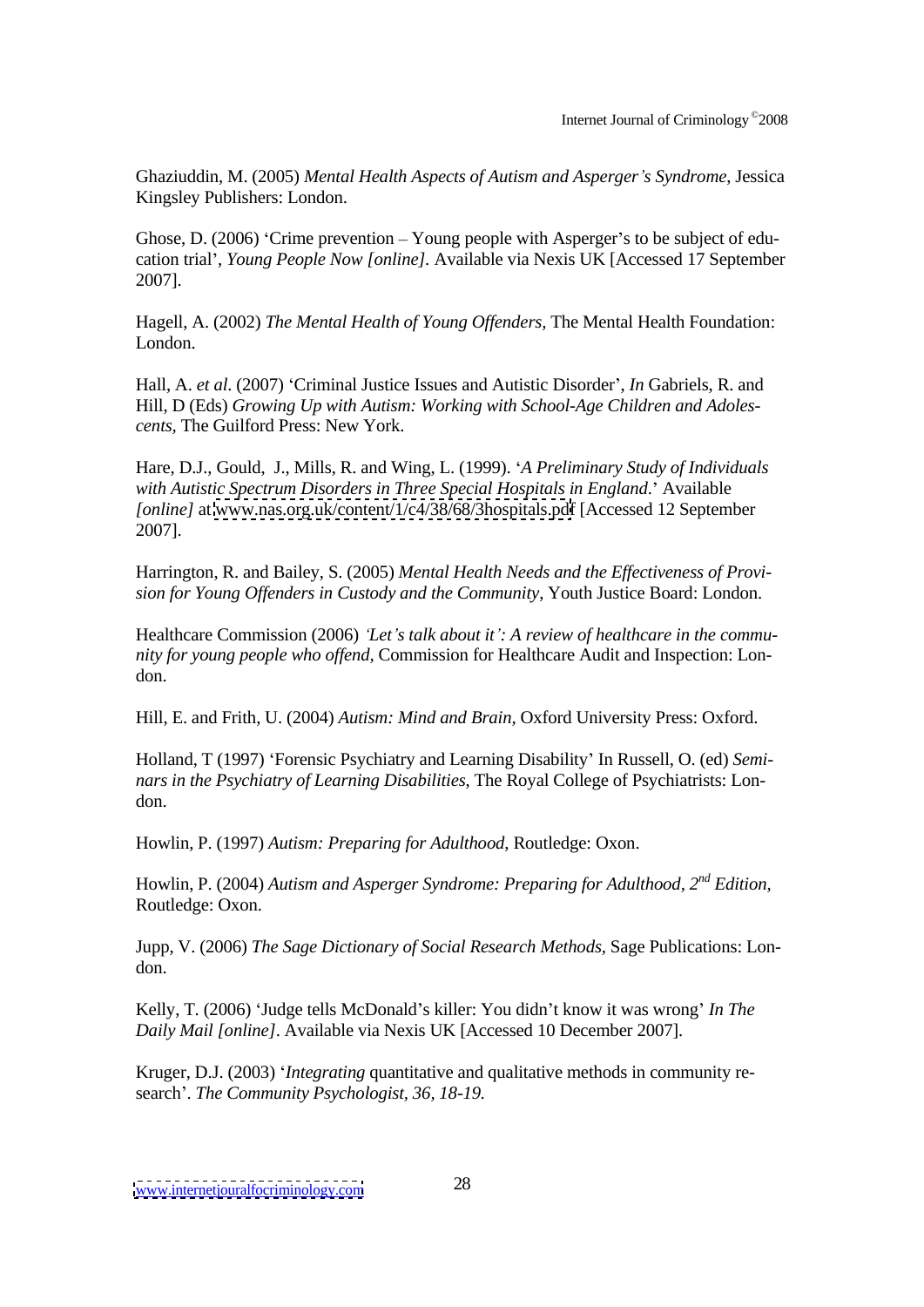Kusch, M. and Petermann, F. (1997) 'Pervasive Developmental Disorders' In Essau, C. and Petermann, F. (Eds) *Developmental Psychopathology: Epidemiology, Diagnostics and Treatment,* Harwood Academic Publishers: The Netherlands.

Langdon-Down, G. (8 November 2005) 'The Legal Profession Need to Know More' in *The Times (online)* Available via Nexis UK [Accessed 10 December 2007].

Leicester Mercury (18 January 2007) *The findings that highlighted failings in the system [online]* Available via Nexis UK [Accessed 10 December 2007].

Maden, T., Tatlor, C., Brooke, D. and Gunn, J. (1995) *Mental Disorder in Remand Prison ers,* Institute of Psychiatry and Home Office: London.

Maguire, M., (2000) *In*: King, R. and Wincup, E. (Eds), *Doing Research on Crime and Justice*, Oxford University Press: Oxford.

McDougall, T. (2006) *Child and Adolescent Mental Health Nursing*, Blackwell Publishing: Oxford.

Mesibov, G., Shea, V. and Adams, L. (2001) *Understanding Asperger s Syndrome and High Functioning Autism,* Kluwer Academic/Plenum Publishers; New York.

Murrie, D. *et al.* (2002) Asperger s Syndrome in Forensic Settings, *International Journal of Forensic Mental Health (1) 1 59-70.*

Nadesan, M. (2005) *Constructing Autism: Unravelling the truth and understanding the social,* Routledge: Oxon.

National Autistic Society (2005) *Autism: A Guide for Criminal Justice Professionals [online].* Available via [www.nas.org.uk/content/1/c4/80/67/cjp\\_](http://www.nas.org.uk/content/1/c4/80/67/cjp_)**guide**.pdf [Accessed 7 January 2008].

National Autistic Society (2006) *Criminal justice system and ASDs [online].* Available via <http://www.nas.org.uk/nas/jsp/polopoly.jsp?d=1064&a=6296> [Accessed 12 December 2007].

National Autistic Society (2007) *Youth Justice The Next Steps? A Response from The National Autistic Society [online].* Available via [www.epolitix.com/](http://www.epolitix.com/).../507D3DC7-7C2B- 4E84-A561-52FFC0A9D08A/0/nasresponsetoyouthjusticeconsultation.doc [Accessed 14 December 2007].

National Autistic Society (2008a) *The Autism Alert Card [online].* Available via <http://www.nas.org.uk/nas/jsp/polopoly.jsp?d=522> [Accessed 17 January 2008].

National Autistic Society (2008b) *Diagnosis of Autistic Spectrum Disorders - A Brief Guide for Health Professionals [online],* Available via <http://www.nas.org.uk/nas/jsp/polopoly.jsp?a=2224&d=1419> [Accessed 12 January 2008].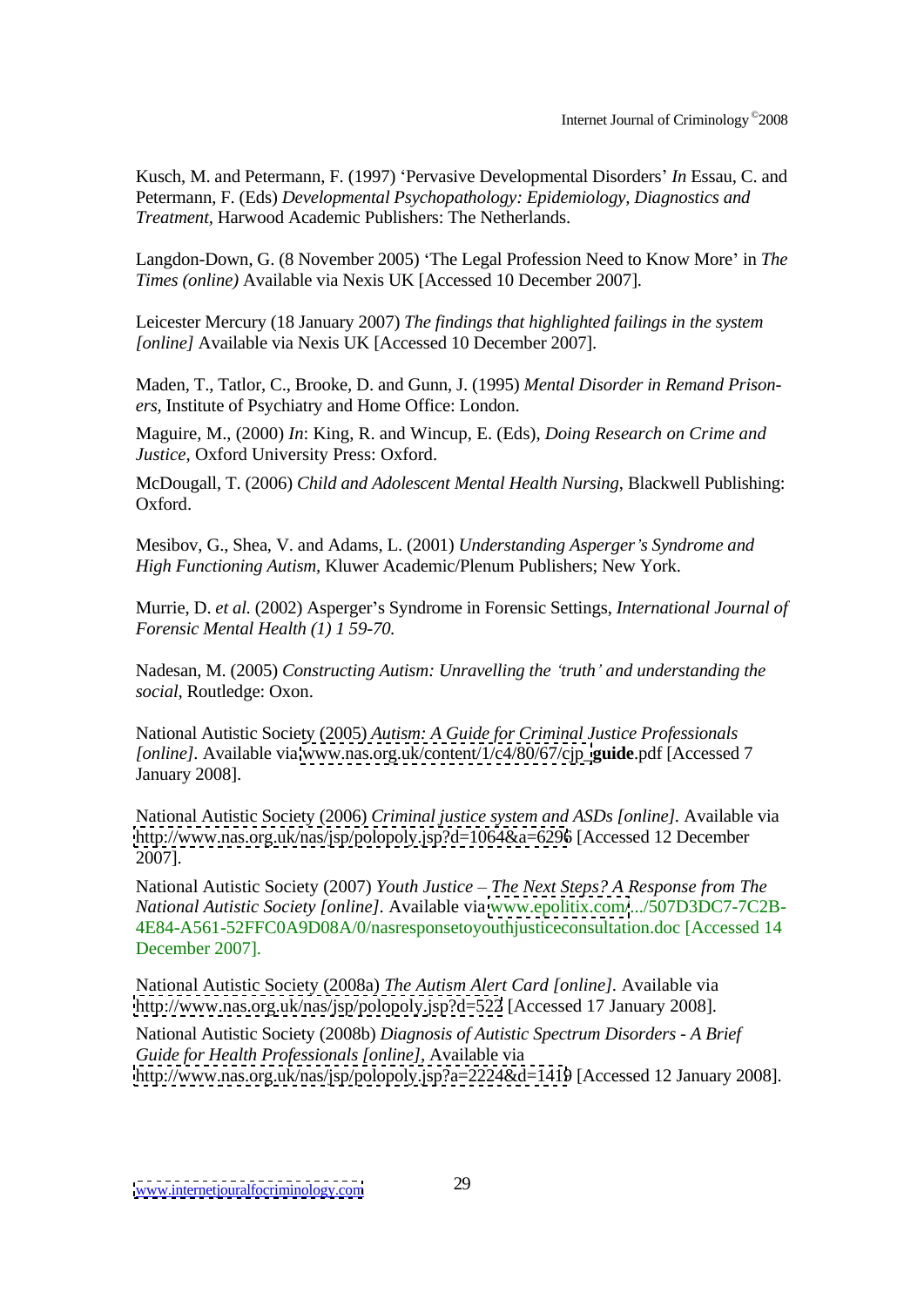Nottingham Evening Post (16 November 2004) *We ll fight to bring Paul home .* Available *[online]* via Nexis UK. [Accessed 11 November 2007].

Pakes, F. and Winstone, J. (2007) *Psychology and Crime: Understanding and Tackling Offending Behaviour*, Willan Publishing: Devon.

Palermo, M. (2004) 'Pervasive Developmental Disorders, Psychiatric Co morbidities, and the Law *International Journal of Of ender Therapy and Comparative Criminology 48 (1) 40-48.*

Prior, D. and Paris, A. (2005) *Preventing Children s Involvement in Crime and Anti-social Behaviour: A Literature Review*. Research Report 623. University of Birmingham: Bir mingham.

Rosaler, M. (2004) *Coping with Asperger s Syndrome,* The Rosen Publishing Group: New York.

Royal College of Psychiatrists (2006) *Psychiatric services of adolescents and adults with Asperger syndrome and other autistic spectrum disorders*. Council Report CR136: London.<br>Sarantakos, S. (2005) *Social Research, 3<sup>rd</sup> edition,* Palgrave Macmillan: Hampshire.

Sarantakos, S. (2005) *Social Research*, 3<sup>rd</sup> edition, Palgrave Macmillan: Hampshire.

*Scragg, P. and Shar, A. (1994) Prevalence of Asperger's Syndrome in a Secure Hospital, British Journal of Psychiatry, 165 679-682.*

Sinclair, S. and Epps, K. (2005) 'Consulting with Youth Offending Teams', *In* Southall, A. (Ed) *Consultation in Child and Adolescent Mental Health Services,* Radcliffe Publishing Ltd: Oxon.

Smith-Myles, B. (2003) 'An Overview of Asperger Syndrome', *In* Baker, J. (Ed) *Social Skills Training for Children and Adolescents with Asperger Syndrome,* Autism Asperger Publishing Co.: Kansas.

Smith, R. (2007) *Youth Justice: Ideas, Policy, Practice,* Willan Publishing: Devon Stephenson, M., Giller, H. and Brown, S. (2007) *Ef ective Practice in Youth Justice,* Willan Publishing: Devon.

Stokes, M., Newton, N. and Kaur, A. (2007) 'Stalking, and Social and Romantic Functioning Among Adolescents and Adults with Autism Spectrum Disorder *Journal of Autism and Developmental Disorders, 37, 1969-1986.*

Thambirajah, M.S. (2007) *Case Studies in Child and Adolescent Mental Health,* Radcliffe Publishing: Oxon.

Welsh Assembly Government (2006) *Identifying and Supporting People with Autistic Spectrum Disorders within the Youth Justice System in Wrexham and Flintshire [online]*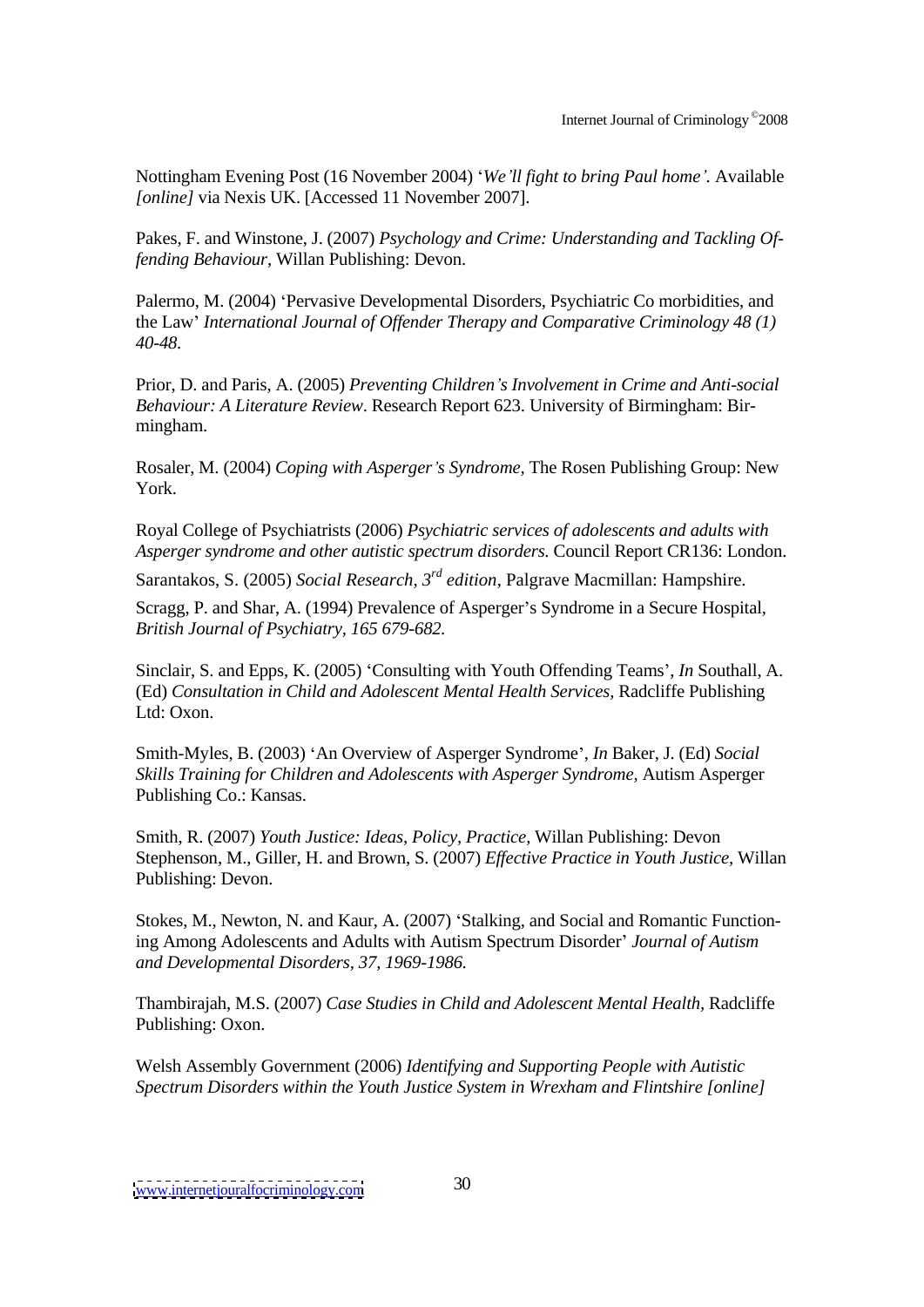Available via <http://wales.gov.uk/dsjlg/research/autisticjustice/report?lang=en> [Accessed 12 January 2008].

Wing, L. (1998) 'The History of Asperger Syndrome', *In* Schopler, E., Mesibov, G. and Kunce, L. (eds) *Asperger Syndrome or High-Functioning Autism?* Plenum Press: New York.

World Health Organisation (2004) *International Statistical Classification of Diseases and Related Health Problems: Tenth Revision, 2 nd edition,* World Health Organisation.

Youth Justice Board (2003) *Key Elements of Effective Practice* – Mental Health [online] Available via: <http://www.yjb.gov.uk/Publications/Scripts/prodView.asp?idproduct=138&eP=PP> [Accessed 4 January 2008].